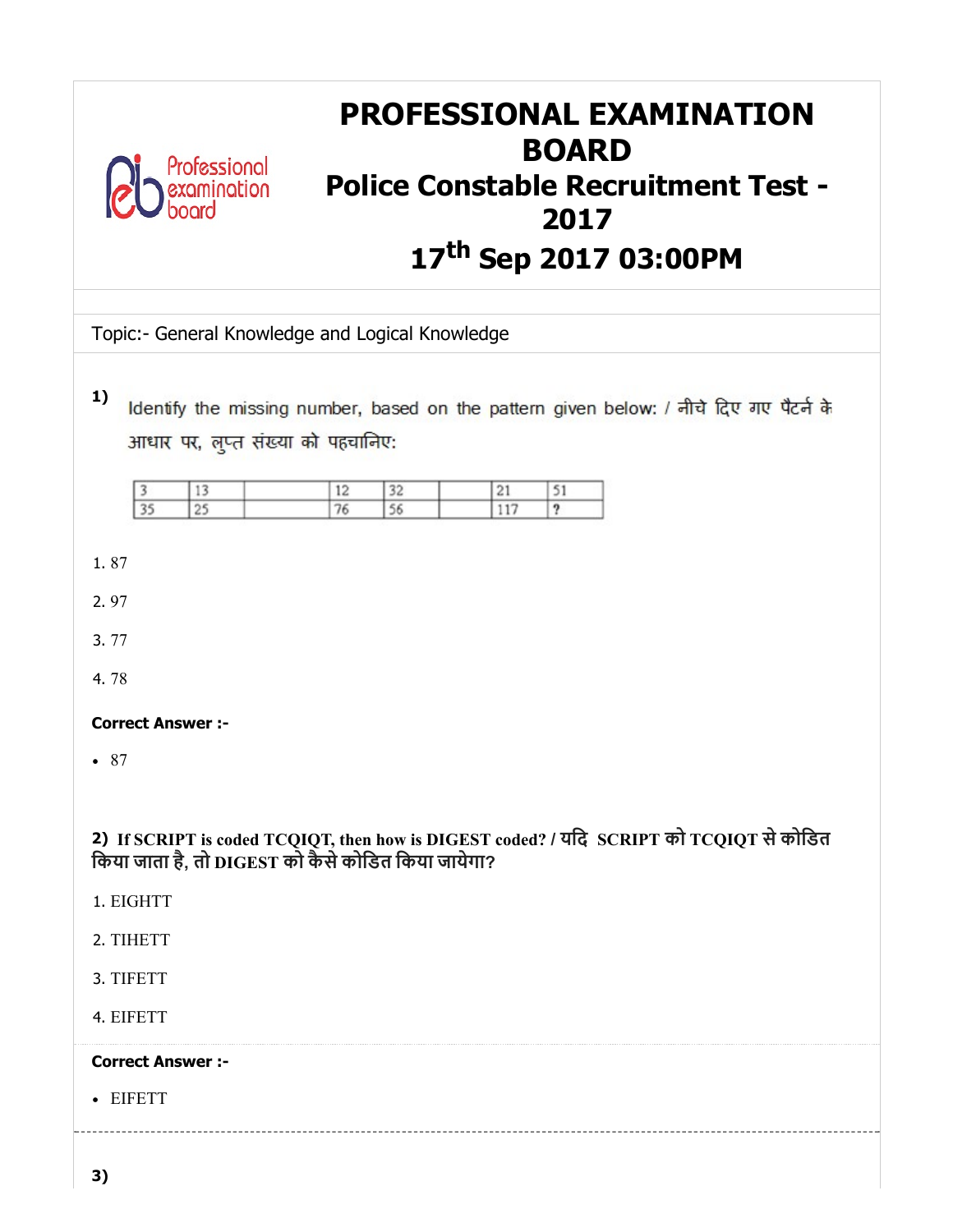| Akhil left home for the bus stop 20 minutes earlier than usual. It takes 15 minutes to reach the stop. He<br>reached the stop at 09.45 a.m. What time does he usually leave home for the bus stop? / अखिल ने बस स्टॉप<br>के लिए हमेशा से 20 मिनट पहले घर छोड़ दिया। बस स्टॉप तक जाने में 15 मिनट लगते हैं। वो 09.45 a.m पर स्टॉप<br>पर पहुंचता है। वो हमेशा बस स्टॉप के लिए किस समय घर छोड़ता है? |
|---------------------------------------------------------------------------------------------------------------------------------------------------------------------------------------------------------------------------------------------------------------------------------------------------------------------------------------------------------------------------------------------------|
| 1.9.50 a.m.                                                                                                                                                                                                                                                                                                                                                                                       |
| 2. 9.55 a.m.                                                                                                                                                                                                                                                                                                                                                                                      |
| 3. 9.45 a.m.                                                                                                                                                                                                                                                                                                                                                                                      |
| 4. None of the above / उपरोक्त में से कोई नहीं                                                                                                                                                                                                                                                                                                                                                    |
| <b>Correct Answer :-</b>                                                                                                                                                                                                                                                                                                                                                                          |
| $-9.50 a.m.$                                                                                                                                                                                                                                                                                                                                                                                      |
| 4) Find the odd one out: / एक विषम ज्ञात कीजिए:<br>3, 9, 35, 180, 1080                                                                                                                                                                                                                                                                                                                            |
| 1.35                                                                                                                                                                                                                                                                                                                                                                                              |
| 2.180                                                                                                                                                                                                                                                                                                                                                                                             |
| 3.9                                                                                                                                                                                                                                                                                                                                                                                               |
| 4.1080                                                                                                                                                                                                                                                                                                                                                                                            |
| <b>Correct Answer :-</b>                                                                                                                                                                                                                                                                                                                                                                          |
| - 35                                                                                                                                                                                                                                                                                                                                                                                              |
| 5) If BOTTLE is coded FSXXPI, then how is CALENDER coded? / यदि BOTTLE को FSXXPI से कोडित किया जाता<br>है, तो CALENDER को कैसे कोडित किया जायेगा?                                                                                                                                                                                                                                                 |
| 1. GEQIRHIV                                                                                                                                                                                                                                                                                                                                                                                       |
| 2. GEPIRHIV                                                                                                                                                                                                                                                                                                                                                                                       |
| 3. GEPISHIV                                                                                                                                                                                                                                                                                                                                                                                       |
| 4. GEPJRHIV                                                                                                                                                                                                                                                                                                                                                                                       |
| <b>Correct Answer :-</b>                                                                                                                                                                                                                                                                                                                                                                          |
| • GEPIRHIV                                                                                                                                                                                                                                                                                                                                                                                        |
| 6) If WATER is coded XBUFS, then how is ATLANTIC coded? / यदि WATER को XBUFS से कोडित किया जाता है,<br>तो ATLANTIC को कैसे कोडित किया जायेगा?                                                                                                                                                                                                                                                     |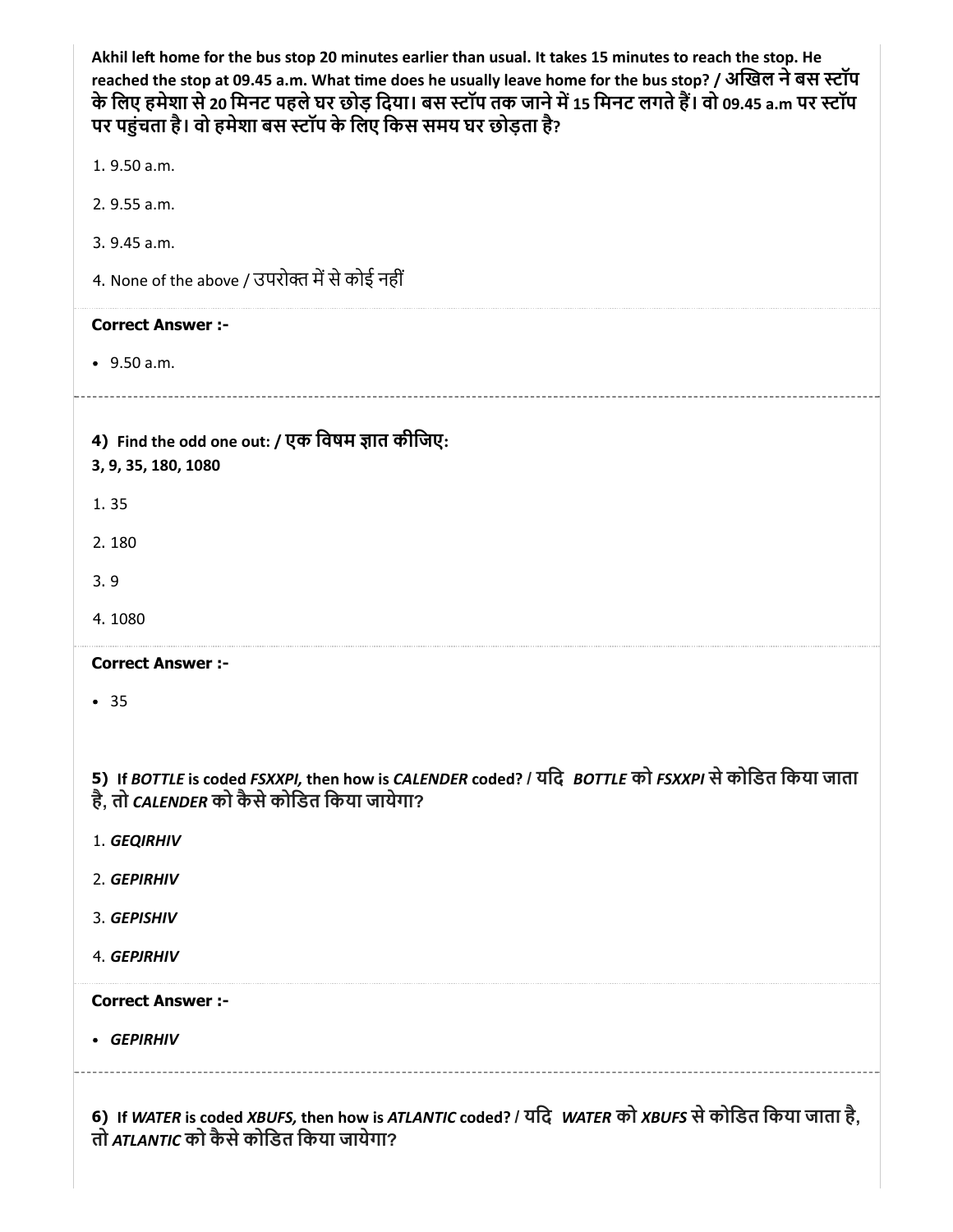| 1. BUMBOUHD                                                                                                                                                                                                                                                      |
|------------------------------------------------------------------------------------------------------------------------------------------------------------------------------------------------------------------------------------------------------------------|
| 2. BUMBOUJD                                                                                                                                                                                                                                                      |
| 3. BUMBOVJD                                                                                                                                                                                                                                                      |
| 4. BUMBMUJD                                                                                                                                                                                                                                                      |
| <b>Correct Answer :-</b>                                                                                                                                                                                                                                         |
| • BUMBOUJD                                                                                                                                                                                                                                                       |
|                                                                                                                                                                                                                                                                  |
| 7) How many different six letter words can be formed using the letters of the word 'LEADER', if repetition is<br>not allowed? / यदि पुनरावृति की अनुमति नहीं है तो 'LEADER', शब्द के अक्षरों का उपयोग करके छह अक्षरों के<br>कितने विभिन्न शब्द बनाए जा सकते हैं? |
| 1.720                                                                                                                                                                                                                                                            |
| 2.360                                                                                                                                                                                                                                                            |
| 3.480                                                                                                                                                                                                                                                            |
| 4.660                                                                                                                                                                                                                                                            |
| <b>Correct Answer :-</b>                                                                                                                                                                                                                                         |
|                                                                                                                                                                                                                                                                  |
| • 360                                                                                                                                                                                                                                                            |
|                                                                                                                                                                                                                                                                  |
| 8) In a row of houses, one house is the sixth from either ends of the row. How many houses are there in the<br>row? / घरों की एक पंक्ति में, एक घर, पंक्ति के किसी भी सिरे से छठवां है। उस पंक्ति में कितने घर हैं?                                              |
| 1.14                                                                                                                                                                                                                                                             |
| 2.11                                                                                                                                                                                                                                                             |
| 3.15                                                                                                                                                                                                                                                             |
| 4.12                                                                                                                                                                                                                                                             |
| <b>Correct Answer :-</b>                                                                                                                                                                                                                                         |
| $\bullet$ 11                                                                                                                                                                                                                                                     |
|                                                                                                                                                                                                                                                                  |
| 9) Who is the first Woman IPS officer in India? / भारत की पहली महिला आईपीएस अधिकारी कौन है?                                                                                                                                                                      |
| 1. Bachendri Pal / बछेंद्री पाल                                                                                                                                                                                                                                  |
| 2. Kiran Bedi / किरण बेदी                                                                                                                                                                                                                                        |
| 3. Indira Gandhi / इंदिरा गांधी                                                                                                                                                                                                                                  |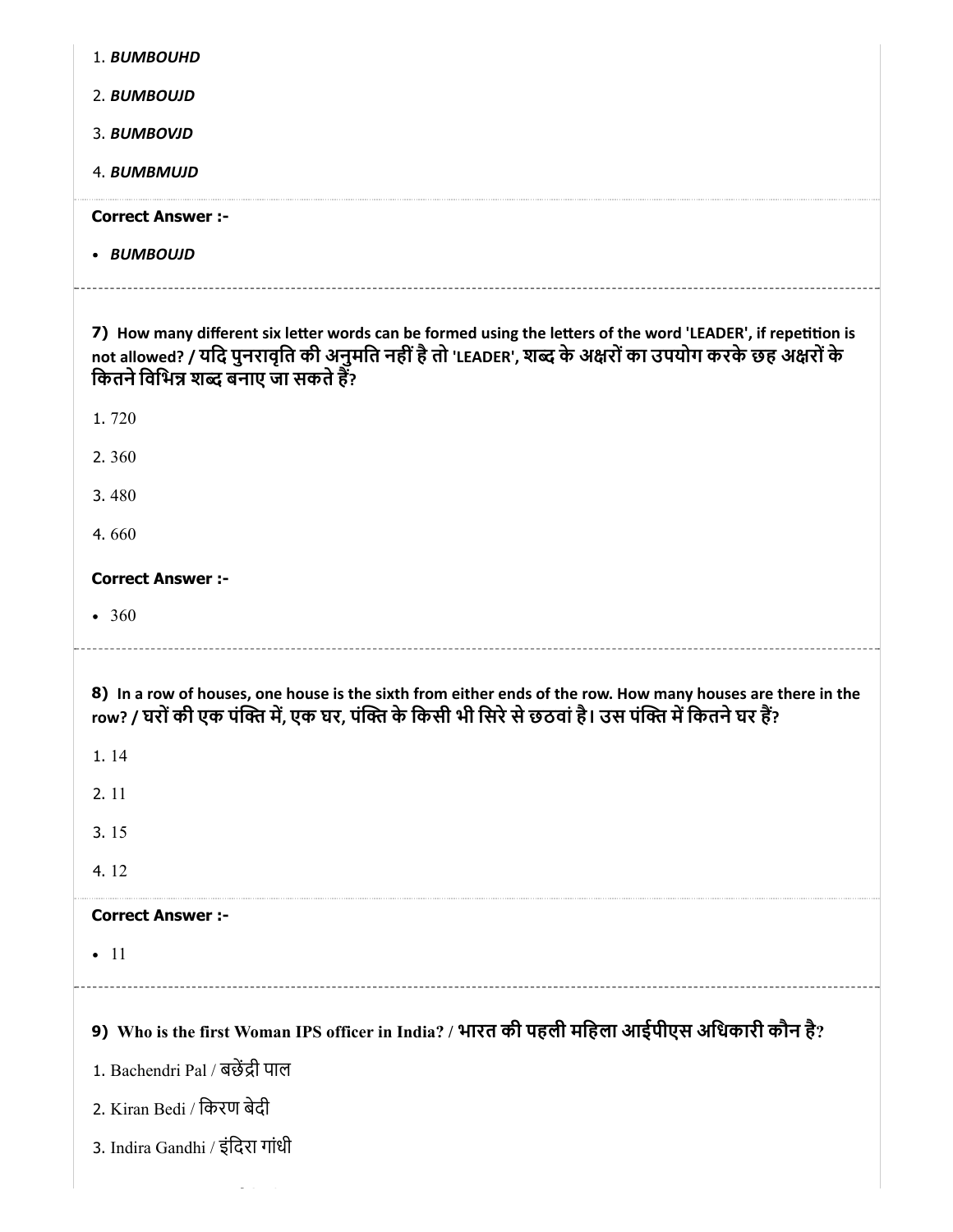• Kiran Bedi / किरण बेदी

# 10) Who is the first CEO of UIDAI? / यूआईडीएआई के थम सीईओ कौन है?

- 1. Nandan Nilekani / नन्दन नीलेकणी
- 2. Amitabh Kant / अमिताभ कांत
- 3. A B Pandey / ए.बी.पांडे
- 4. Anand Deshpande / आनंद देशपाण्डे

#### Correct Answer :-

A B Pandey / ए.बी.पांडे

### 11) Who is the current Chairman of Central Board of Secondary Education (CBSE)? / केंद्रीय माध्यमिक शिक्षा बोर्ड (सीबीएसई) के वर्तमान अध्यक्ष कौन हैं?

- 1. J S Rajput / जेएस राजपूत
- 2. Krishna Kumar / कृष्ण कुमार
- 3. Rajesh Chaturvedi / राजेश चतुवदी
- 4. Vineet Joshi / िवनीत जोशी

#### Correct Answer :-

Rajesh Chaturvedi / राजेश चतुवदी

### 12) Which Film was adjudged the Best Film at the National Film Awards – 2017? / राष्ट्रीय फिल्म पुरस्कारों - 2017 में किस फिल्म को सर्वश्रेष्ठ फिल्म का पुरस्कार दिया गया था?

- 1. Neerja / नीरजा
- 2. Kaasav / कासव
- 3. Dhanak / धनक
- 4. Dangal / दंगल

#### Correct Answer :-

Kaasav / कासव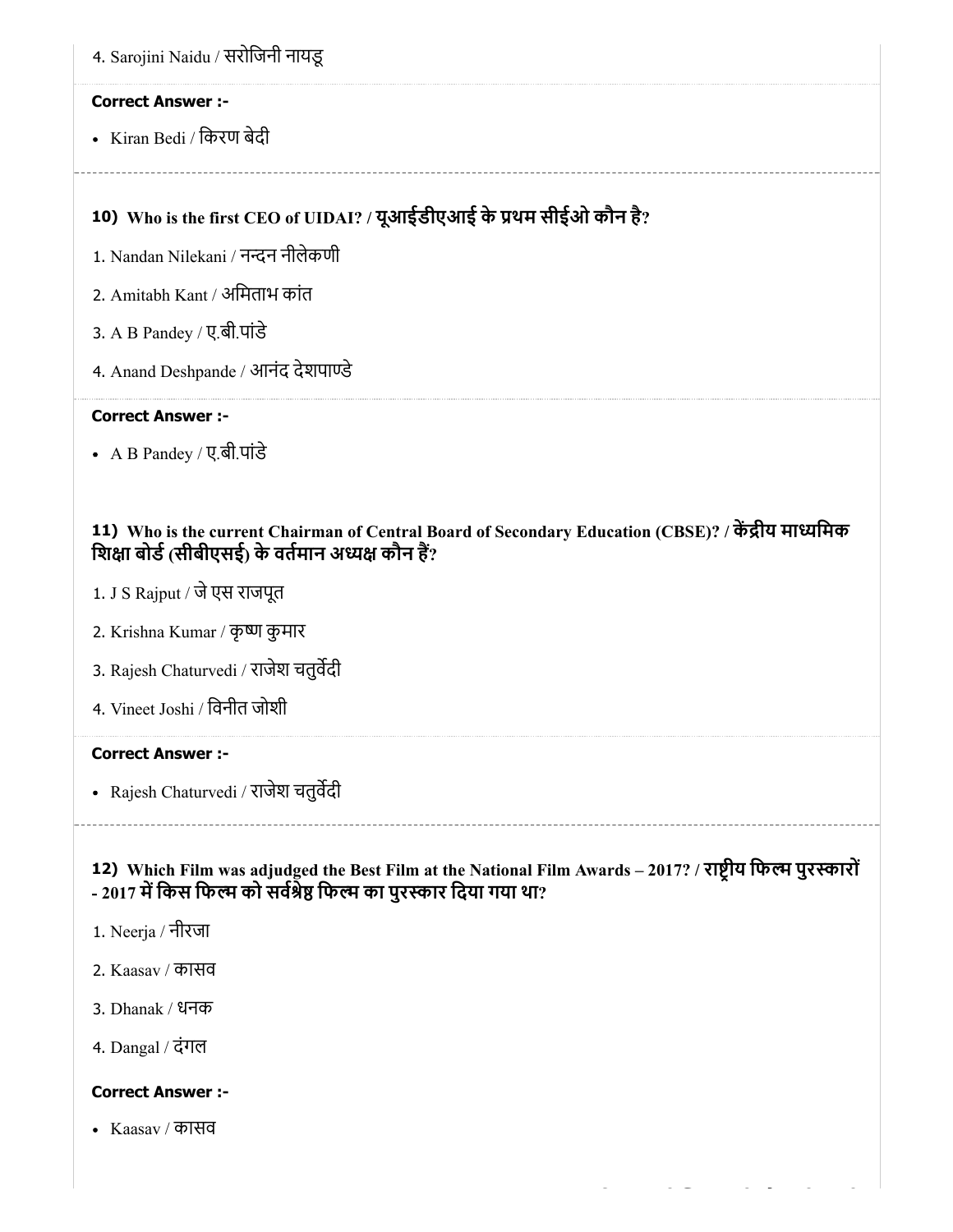| 13) Which Indian woman was the first to win the Miss World title? / विश्व सुन्दरी खिताब जीतने वाली पहली |  |
|---------------------------------------------------------------------------------------------------------|--|
| भारतीय महिला कौन थी?                                                                                    |  |

- 1. Reita Faria / रीता फारया
- 2. Aishwarya Rai / ऐश्वर्या राय
- 3. Priyanka Chopra / ियंका चोपड़ा
- 4. Sushmita Sen / सुष्मिता सेन

Reita Faria / रीता फारया

#### 14) Which of the following organizations manufactures Electronic Voting Machine (EVM) in India / निम्न में कौन सा संगठन भारत में इलेक्ट्रॉनिक वोटिंग मशीन (ईवीएम) का निर्माण करता है?

- 1. Central Electronics Limited / सेंट्रल इलेक्ट्रॉनिक लिमिटेड
- 2. Defence Research and Development Organization / रक्षा अनुसंधान और विकास संगठन
- 3. Bharat Electronics Limited / भारत इलेक्ट्रॉनिक लिमिटेड
- 4. Bharat Heavy Electricals Limited / भारत हैवी इलैक्ट्रिकल्स लिमिटेड

#### Correct Answer :-

• Bharat Electronics Limited / भारत इलेक्ट्रॉनिक लिमिटेड

# 15) Government of India has appointed \_\_\_\_\_\_\_\_\_\_\_ as the Mission Director of Atal Innovation Mission. / भारत सरकार ने अटल अभिनव मिशन के मिशन निर्देशक के रूप में \_\_\_\_\_\_\_\_\_ को नियुक्त किया है ।

- 1. Ramanathan Ramanan / रामनाथन रमणन
- 2. Sanjeev Sanyal / संजीव सान्याल
- 3. Sanjay Mitra / संजय िमा
- 4. Rajiv Kumar / राजीव कुमार

#### Correct Answer :-

Ramanathan Ramanan / रामनाथन रमणन

16) Who was honoured with the Centenary Award for Indian Film Personality of the year 2016 at IIFI,  $_{\rm{Ga2}}$  / आईआईएफआई, गोवा में किसे वर्ष 2016 के भारतीय फिल्म व्यक्तित्व के लिए शताब्दी पुरस्कार से सम्मानित किया गया?

1. Dilip Kumar / िदलीप कुमार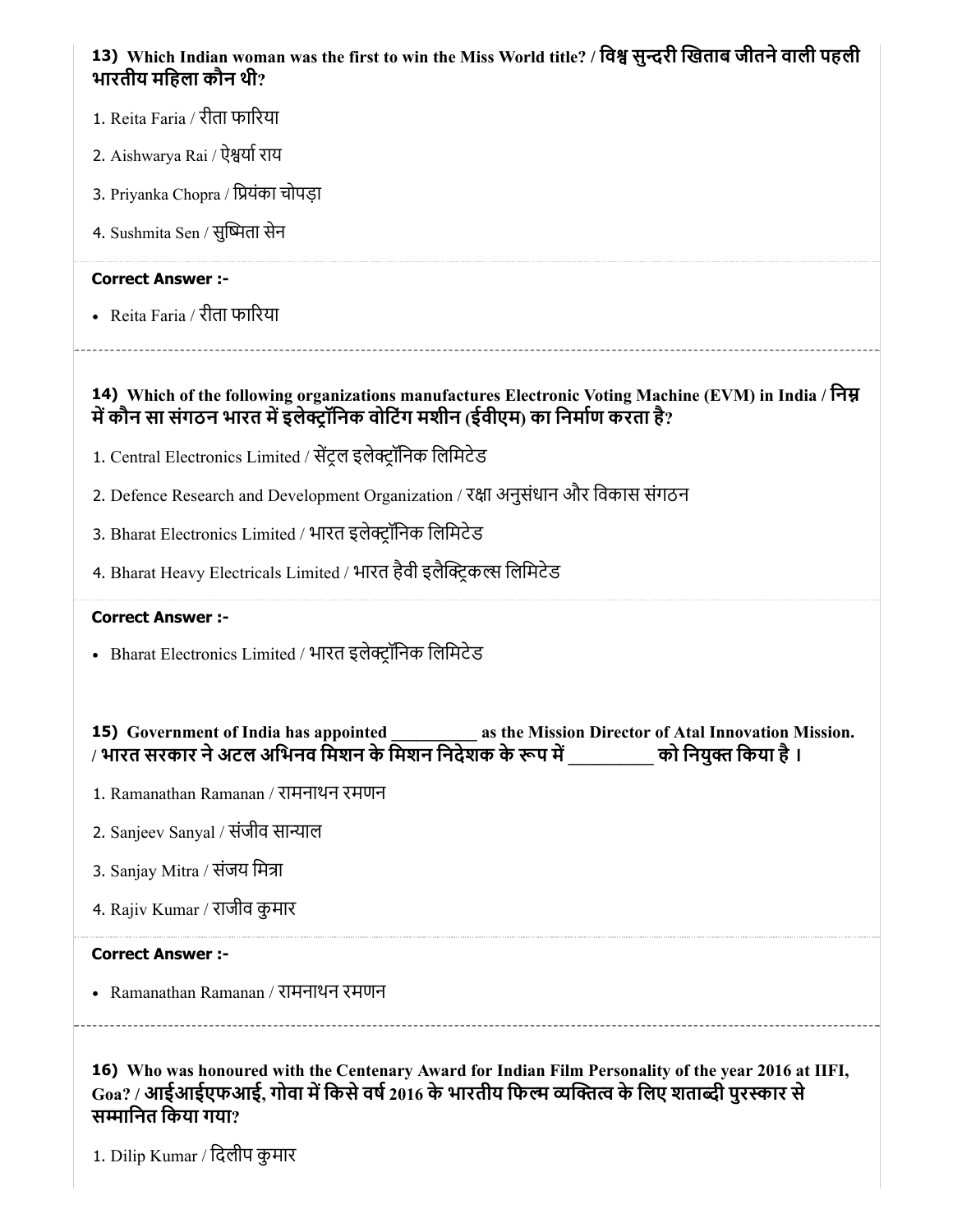| 2. Kamal Haasan / कमल हासन                                                                                                                                                     |
|--------------------------------------------------------------------------------------------------------------------------------------------------------------------------------|
| 3. S P Balasubrahmanyam / एस पी बालासुब्रमण्यम                                                                                                                                 |
| 4. Rishi Kapoor / ऋषि कपूर                                                                                                                                                     |
| <b>Correct Answer :-</b>                                                                                                                                                       |
| • SP Balasubrahmanyam / एस पी बालासुब्रमण्यम                                                                                                                                   |
| 17) The Gulf of Mannar separates India from which of the following countries? / निम्न देशों में से मन्नार<br>की खाड़ी भारत को किस देश से अलग करती है?                          |
| 1. Sri Lanka / श्रीलंका                                                                                                                                                        |
| 2. Bangladesh / बांग्लादेश                                                                                                                                                     |
| 3. Pakistan / पाकिस्तान                                                                                                                                                        |
| 4. Maldives / मालदीव                                                                                                                                                           |
| <b>Correct Answer :-</b>                                                                                                                                                       |
| • Sri Lanka / श्रीलंका                                                                                                                                                         |
|                                                                                                                                                                                |
| 18) Golden Temple in Amritsar was built by / अमृतसर में स्वर्ण मंदिर का निर्माण व्यारा किया गया<br>था।                                                                         |
| 1. Guru Angad Dev / गुरू अंगद देव                                                                                                                                              |
| 2. Guru Gobind Singh / गुरू गोबिंद सिंह                                                                                                                                        |
| 3. Guru Nanak / गुरू नानक                                                                                                                                                      |
| 4. Guru Ram Das / गुरू राम दास                                                                                                                                                 |
| <b>Correct Answer :-</b>                                                                                                                                                       |
| • Guru Ram Das / गुरू राम दास                                                                                                                                                  |
| 19) Founder of Bachpan Bachao Aandolan and Nobel prize winner who was born in Vidisha is: / विदिशा<br>में पैदा हुए, बचपन बचाओ आंदोलन के संस्थापक और नोबेल पुरस्कार विजेता हैं: |
| 1. Iswar Pandey / ईश्वर पांडे                                                                                                                                                  |
| 2. Kailash Satyarthi / कैलाश सत्यार्थी                                                                                                                                         |
| 3. Atal Bihari Vajpayee / अटल बिहारी वाजपेयी                                                                                                                                   |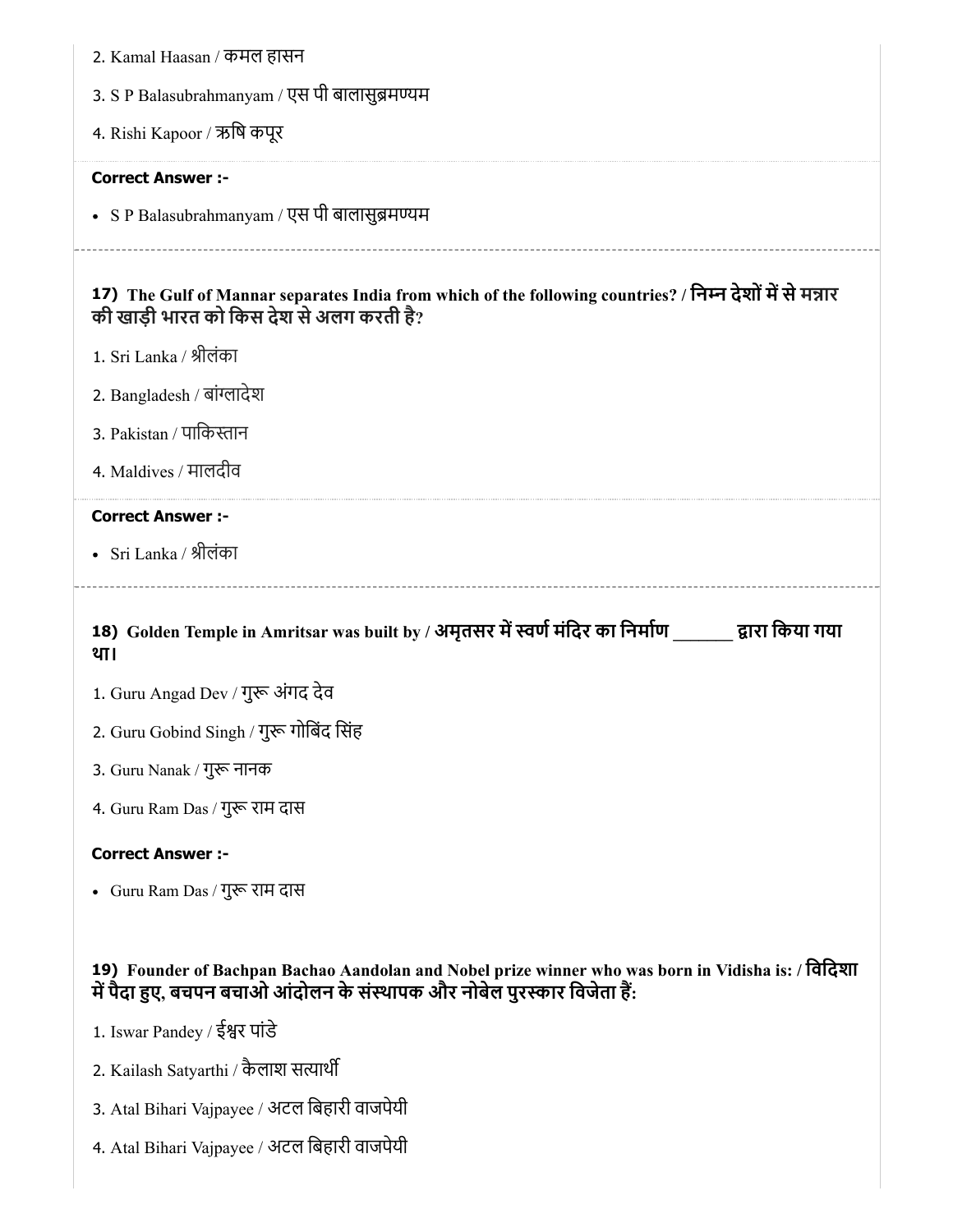• Kailash Satyarthi / कैलाश सत्यार्थी

# 20) A Rajya Sabha member must have completed the age of / राज्य सभा में सदस्य बनने के लिए किसी की व्यक्ति की कम से कम आयु कितनी होनी चाहिए?

- 1. 30 years / 30 वष
- 2. 35 years / 35 वष
- 3. 25 years / 25 वष
- 4. 21 years / 21 वष

#### Correct Answer :-

 $\cdot$  30 years / 30 वर्ष

#### 21) An artist known for his nail painting, who was awarded 3 times by APJ Abdul Kalam is / नाखून पेंटिंग के लिए जाना जाने वाला कलाकार जिसे ए.पी.जे. अब्दुल कलाम द्वारा तीन बार सम्मानित किया गया।

- 1. Sumitra Mahajan / सुमित्रा महाजन
- 2. Aditya Joshi / आदित्य जोशी
- 3. Wajid Khan / वािजद खान
- 4. Meera Kumar / मीरा कुमार

#### Correct Answer :-

Wajid Khan / वािजद खान

### 22) Complete the series choosing the missing number: / लुप्त संख्या चुनकर श्रृंखला को पूरा कीजिए:

#### 12, 28, 64, 140, \_\_\_\_\_\_

- 1. 296
- 2. 246
- 3. 280
- 4. None of the above / इनमें से कोई नहीं

#### Correct Answer :-

• 296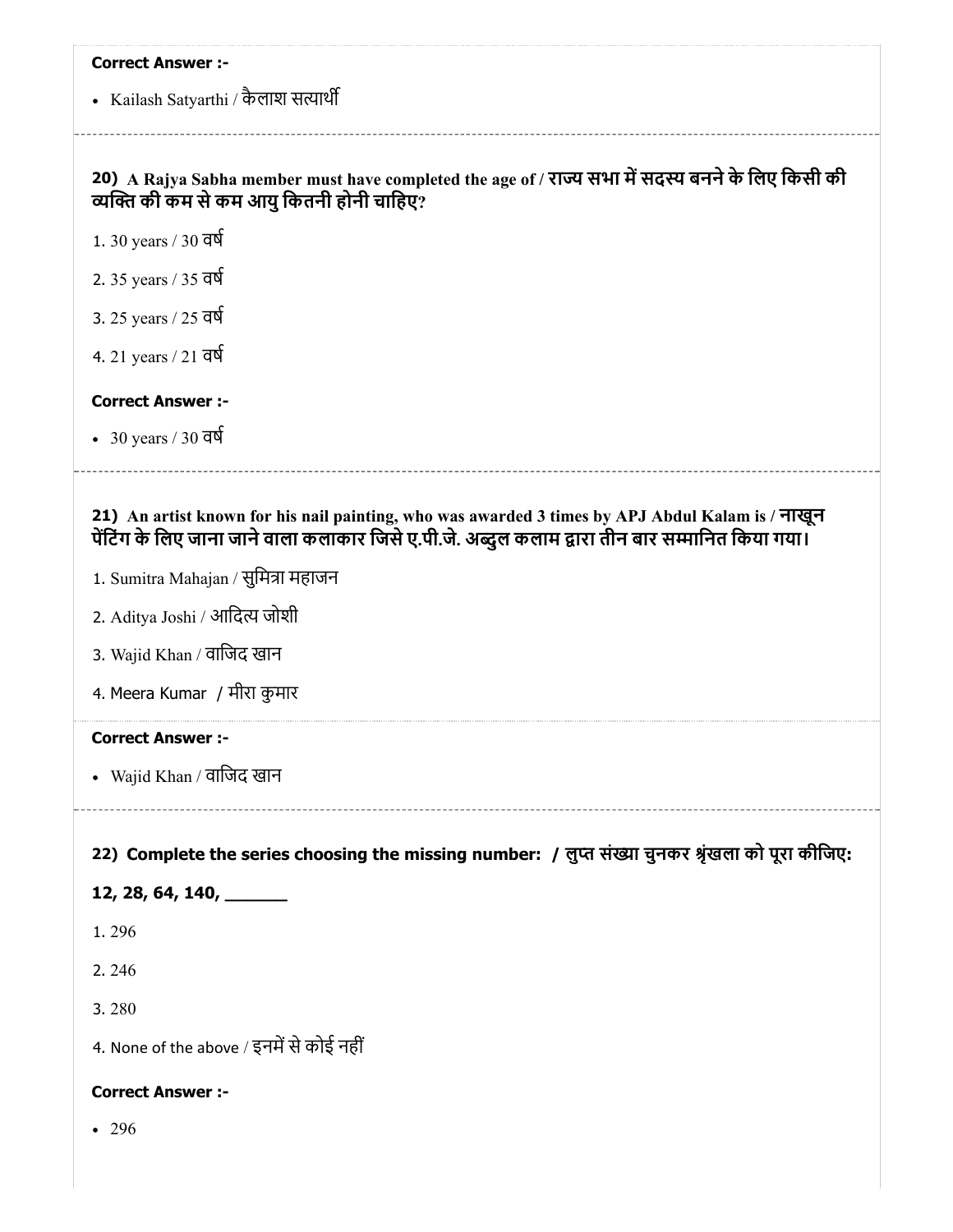23) Complete the series choosing the missing number: / लुप्त संख्या चुनकर श्रृंखला को पूरा कीजिए:

2, 7, 29, 146, \_\_\_\_\_

1. 640

2. 780

3. 580

4. 877

Correct Answer :-

877

24) Select the option that is true about the Statements and Conclusions given: / उस िवक का चयन कीजिए जो कि दिए गए कथनों और निष्कर्षों के बारे में सही है:

Statements: / कथन: Some cycles are scooters / कुछ साइकिल स्कूटर हैं Some scooters are cars / कुछ स्कूटर कार हैं

Conclusions: / िनकष:

I. Some scooters are not cycles / कुछ स्कूटर साइकिल नहीं हैं II. Some cars are cycles / कुछ कार साइकिल हैं

1. only conclusion II follows / केवल निष्कर्ष II अनुसरण करता है

2. only conclusion I follows / केवल निष्कर्ष । अनुसरण करता है

3. neither conclusion I nor conclusion II follows / न ही निष्कर्ष | और न ही निष्कर्ष || अनुसरण करते हैं

4. both conclusion I and II follows / निष्कर्ष | और II दोनों अनुसरण करते हैं

#### Correct Answer :-

• neither conclusion I nor conclusion II follows / न ही निष्कर्ष । और न ही निष्कर्ष ।। अनुसरण करते हैं

25) Select the option that is true about the Statements and Conclusions given: / उस िवक का चयन कीजिए जो कि दिए गए कथनों और निष्कर्षों के बारे में सही है:

Statements: / कथन: Some chalks are boards / कुछ चॉक बोर्ड हैं All boards are classrooms / सभी बोर्ड कक्षाएं हैं

Conclusions: / िनकष:

I. Some classrooms are chalks / कुछ कक्षाएं चॉक हैं II. Some chalks are classrooms / कुछ चॉक कक्षाएं हैं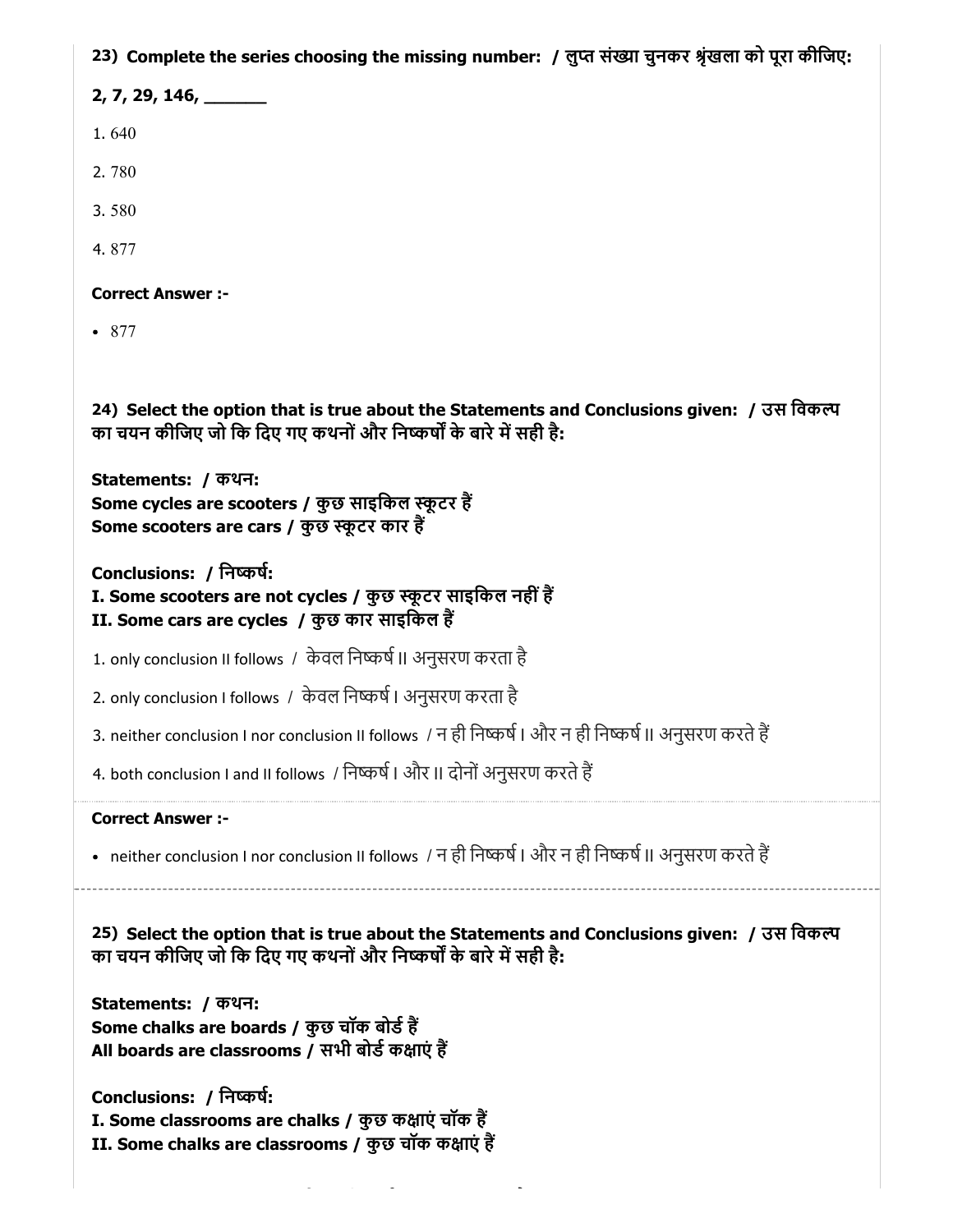- 1. only conclusion II follows / केवल निष्कर्ष II अनुसरण करता है
- 2. only conclusion I follows / केवल निष्कर्ष । अनुसरण करता है
- 3. neither conclusion I nor conclusion II follows / न ही निष्कर्ष | और न ही निष्कर्ष || अनुसरण करते हैं
- 4. both conclusion I and II follows / निष्कर्ष | और II दोनों अनुसरण करते हैं

• both conclusion I and II follows / निष्कर्ष | और II दोनों अनुसरण करते हैं

26) Select the option that is true about the Statements and Conclusions given: / उस िवक का चयन कीजिए जो कि दिए गए कथनों और निष्कर्षों के बारे में सही है:

Statements: / कथन: All dresses are chudidhars / सभी पोशाकें चूड़ीदार हैं

Some dresses are not shirts / कुछ पोशाकें कमीज़ें नहीं हैं

Conclusions: / िनकष:

## I. All shirts are chudidhars / सभी कमीज़ें चूड़ीदार हैं II. All chudidhars are shirts / सभी चूड़ीदार कमीज़ें हैं

- 1. only conclusion II follows / केवल निष्कर्ष II अनुसरण करता है
- 2. only conclusion I follows / केवल निष्कर्ष । अनुसरण करता है
- 3. neither conclusion I nor conclusion II follows / न ही निष्कर्ष | और न ही निष्कर्ष || अनुसरण करते हैं
- 4. both conclusion I and II follows / निष्कर्ष | और II दोनों अनुसरण करते हैं

#### Correct Answer :-

• neither conclusion I nor conclusion II follows / न ही निष्कर्ष । और न ही निष्कर्ष II अनुसरण करते हैं

27) Select the option that is true about the Statements and Conclusions given: / उस िवक का चयन कीजिए जो कि दिए गए कथनों और निष्कर्षों के बारे में सही है:

Statements: / कथन: Some coins are notes/ कुछ सिक्के नोट हैं All notes are papers / सभी नोट कागज़ ह

Conclusions: / िनकष: I. Some coins are papers / कुछ सिक्के कागज़ हैं II. All notes are coins / सभी नोट सिक्के हैं

1. only conclusion II follows / केवल निष्कर्ष II अनुसरण करता है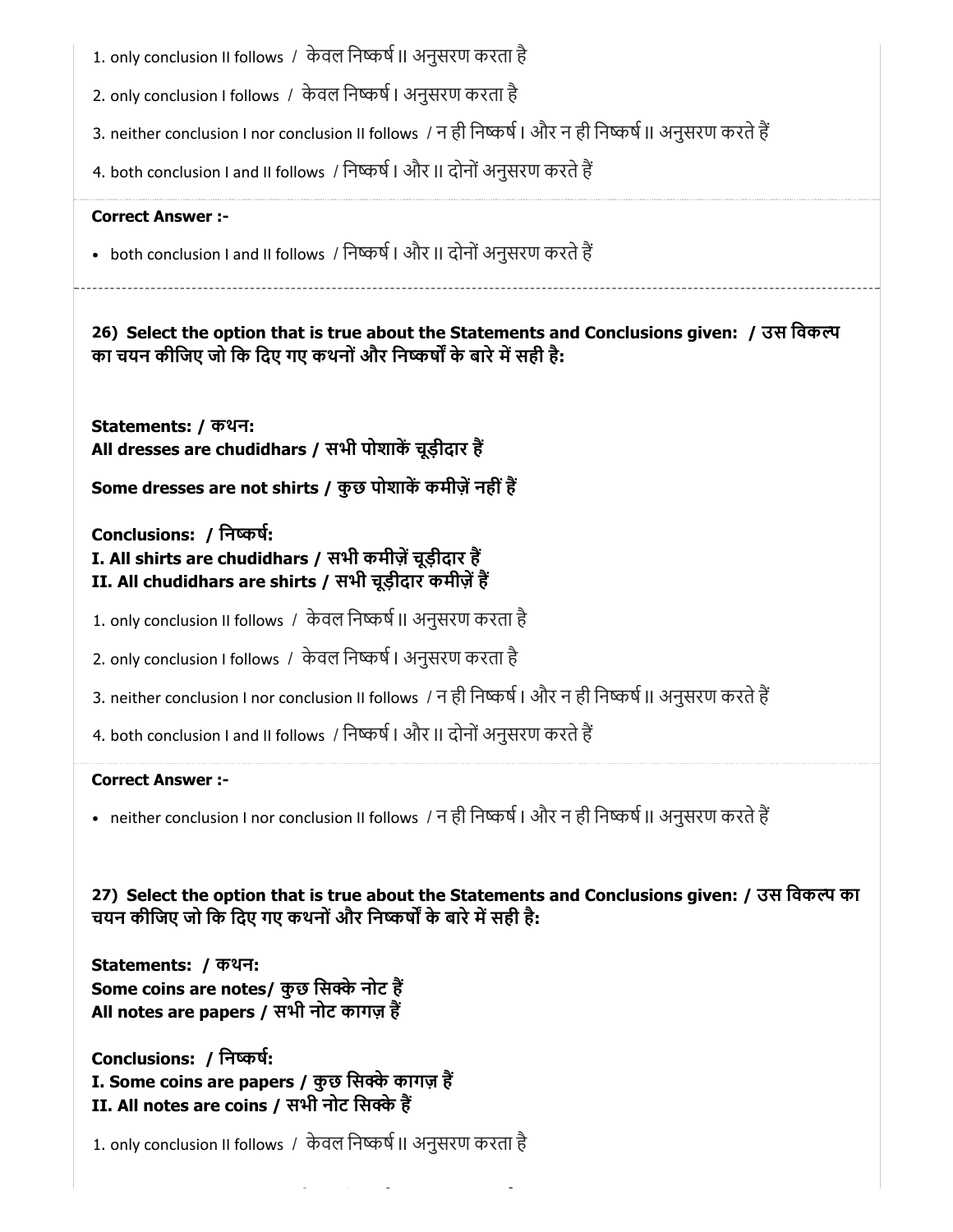| 2. only conclusion I follows / केवल निष्कर्ष । अनुसरण करता है<br>3. neither conclusion I nor conclusion II follows / न ही निष्कर्ष   और न ही निष्कर्ष    अनुसरण करते हैं          |
|-----------------------------------------------------------------------------------------------------------------------------------------------------------------------------------|
| 4. both conclusion I and II follows / निष्कर्ष   और II दोनों अनुसरण करते हैं                                                                                                      |
| <b>Correct Answer :-</b>                                                                                                                                                          |
| • only conclusion I follows / केवल निष्कर्ष । अनुसरण करता है                                                                                                                      |
| 28) Sameer Mon is associated with which sports ? / समीर मोन किस खेल से सम्बंद्धित है?                                                                                             |
| 1. Boxing / मुक्केबाज़ी                                                                                                                                                           |
| 2. Sprint / तेज़ दौड़                                                                                                                                                             |
| 3. Wrestling / कुश्ती                                                                                                                                                             |
| 4. Long jump / लम्बी कूद                                                                                                                                                          |
| <b>Correct Answer :-</b>                                                                                                                                                          |
| • Sprint / तेज़ दौड़                                                                                                                                                              |
| 29) First Battle of Panipat was fought in___ / पानीपत का प्रथम युद्ध, सन् ______ में लड़ा गया था।                                                                                 |
|                                                                                                                                                                                   |
|                                                                                                                                                                                   |
| 1.1914<br>2.1757                                                                                                                                                                  |
| 3.1526                                                                                                                                                                            |
| 4.1575                                                                                                                                                                            |
| <b>Correct Answer :-</b>                                                                                                                                                          |
| $-1526$                                                                                                                                                                           |
|                                                                                                                                                                                   |
| 30) The series given below contains a sequence of numbers. Identify the incorrect<br>combination: / नीचे दी गई श्रृंखला में, संख्याओं का एक क्रम उपस्थित हैं। गलत संयोजन पहचानिए: |
| 25, 36, 49, 81, 121, 169, 225                                                                                                                                                     |
| 1.49                                                                                                                                                                              |
| 2.225                                                                                                                                                                             |
| 3.36                                                                                                                                                                              |
| 4.169                                                                                                                                                                             |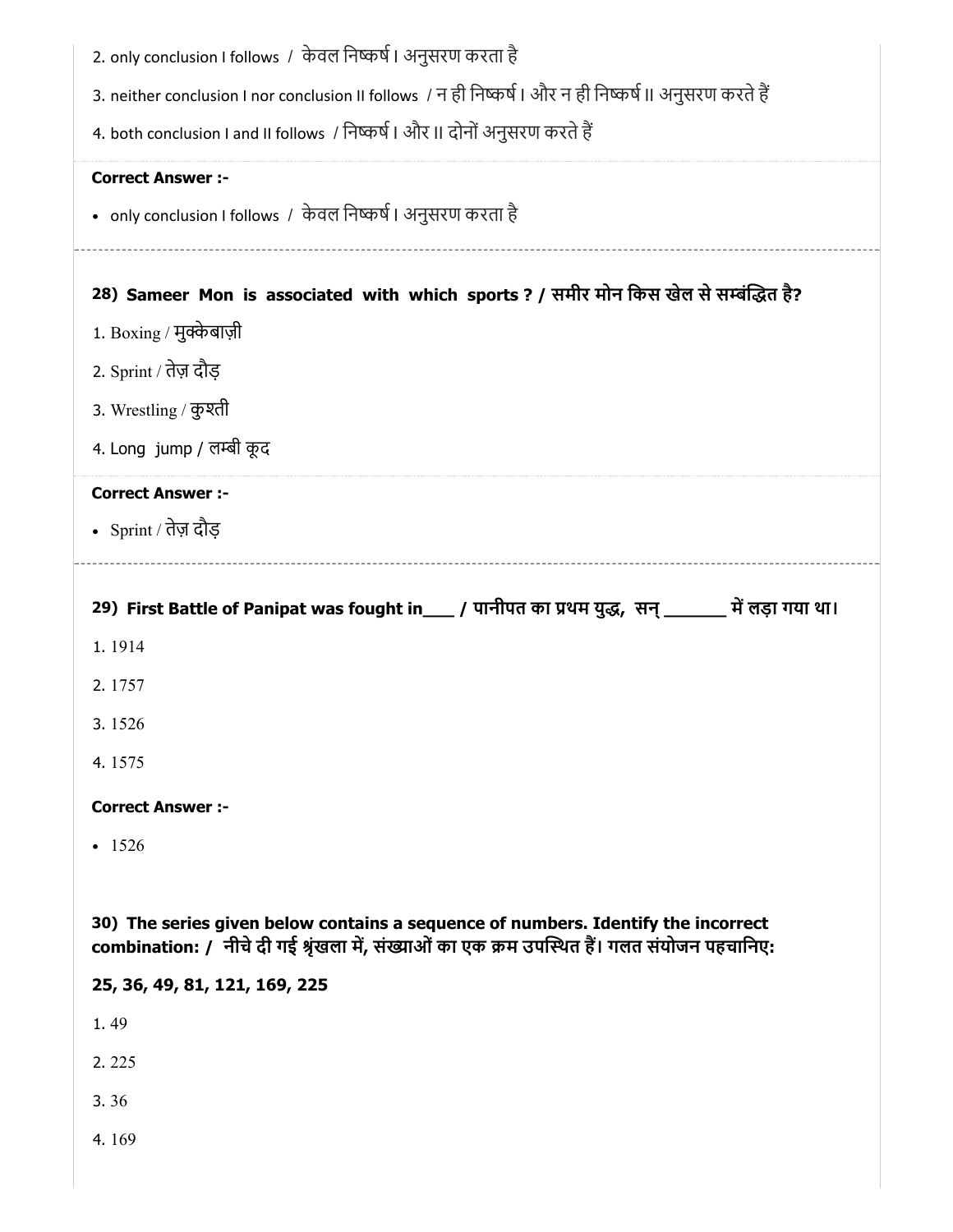| <b>Correct Answer :-</b>                                                                                                                                                          |
|-----------------------------------------------------------------------------------------------------------------------------------------------------------------------------------|
| $\bullet$ 36                                                                                                                                                                      |
|                                                                                                                                                                                   |
| 31) The series given below contains a sequence of numbers. Identify the incorrect<br>combination: / नीचे दी गई श्रृंखला में, संख्याओं का एक क्रम उपस्थित हैं। गलत संयोजन पहचानिए: |
| 1, 9, 25, 49, 80                                                                                                                                                                  |
| 1.49                                                                                                                                                                              |
| 2.9                                                                                                                                                                               |
| 3.80                                                                                                                                                                              |
| 4.1                                                                                                                                                                               |
| <b>Correct Answer :-</b>                                                                                                                                                          |
| $\bullet$ 80                                                                                                                                                                      |
|                                                                                                                                                                                   |
| 32) The river Son is in the / सोन नदी इसमें है                                                                                                                                    |
| 1. Narmada Basin / नर्मदा बेसिन                                                                                                                                                   |
| 2. Yamuna Basin / यमुना बेसिन                                                                                                                                                     |
| 3. Chambal Basin / चंबल बेसिन                                                                                                                                                     |
| 4. Ganga Basin / गंगा बेसिन                                                                                                                                                       |
| <b>Correct Answer :-</b>                                                                                                                                                          |
| - Ganga Basin / गंगा बेसिन                                                                                                                                                        |
|                                                                                                                                                                                   |
| 33) Complete the series choosing the missing letter/s: / लुप्त अक्षर/अक्षरों को चुनकर श्रृंखला को पूरा कीजिए:                                                                     |
| aa_bb_aa_abbbb_a                                                                                                                                                                  |
| 1. b, a, b, a                                                                                                                                                                     |
| 2. a, b, a, b                                                                                                                                                                     |
| 3. b, b, a, a                                                                                                                                                                     |
| 4. a, a, b, b                                                                                                                                                                     |
| <b>Correct Answer :-</b>                                                                                                                                                          |
| $\bullet$ b, b, a, a                                                                                                                                                              |
|                                                                                                                                                                                   |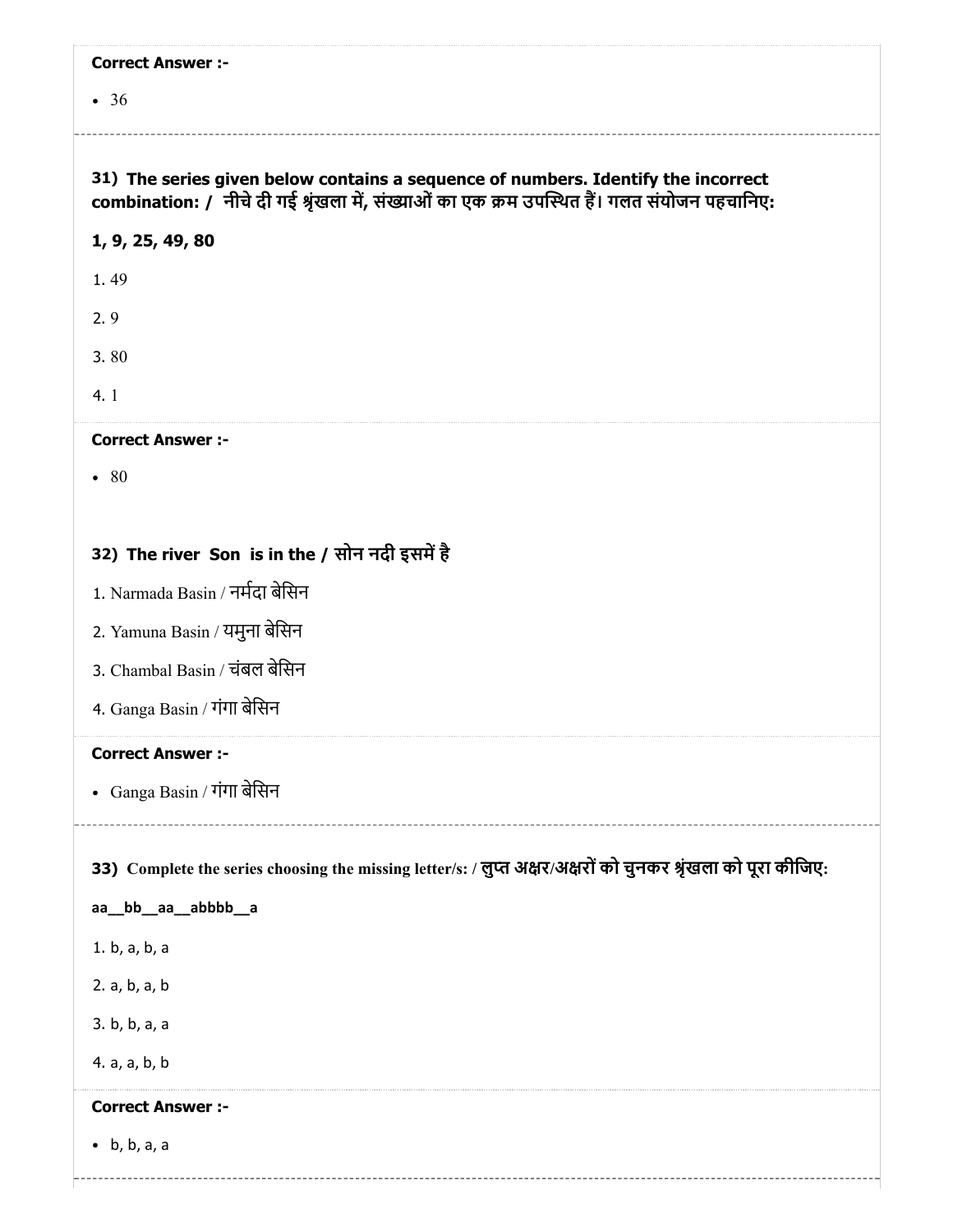### 34) Rewa Kund lies in / रीवा कुड \_\_\_\_\_\_ में स्थित है।

- 1. Ujjain / उज्जैन
- 2. Indore / इंदौर
- 3. Chanderi / चंदेरी
- 4. Mandu / माण्ड्र

#### Correct Answer :-

• Mandu / माण्ड्र

35) In a certain code language *world wide web* is written *jim jom jima* and *Country wide* network is written *juma jima joma,* then how is *wide* coded? / एक ख़ास कोड भाषा में, *world* wide web को *jim jom jima* लिखा जाता है और Country wide network को juma jima joma लिखा जाता है, तो *wide* को कैसे कोडित किया जायेगा?

- 1. jom
- 2. jim
- 3. jima
- 4. juma

Correct Answer :-

• jima

36) In a certain code language, *ata pita fita* means *a great effort, matta pita data* means *man* is great, and futa fota fita means have a seat. Which is the word for ata in that code language? / एक ख़ास कोड भाषा में, ata pita fita का अर्थ a great effort; matta pita data का अर्थ *man is great, और futa fota fita का अर्थ have a seat* होता है। इस कोड भाषा में *ata* के लिए किस शब्द का इस्तेमाल किया गया है?

- 1. man
- 2. great
- 3. seat
- 4. effort

Correct Answer :-

• effort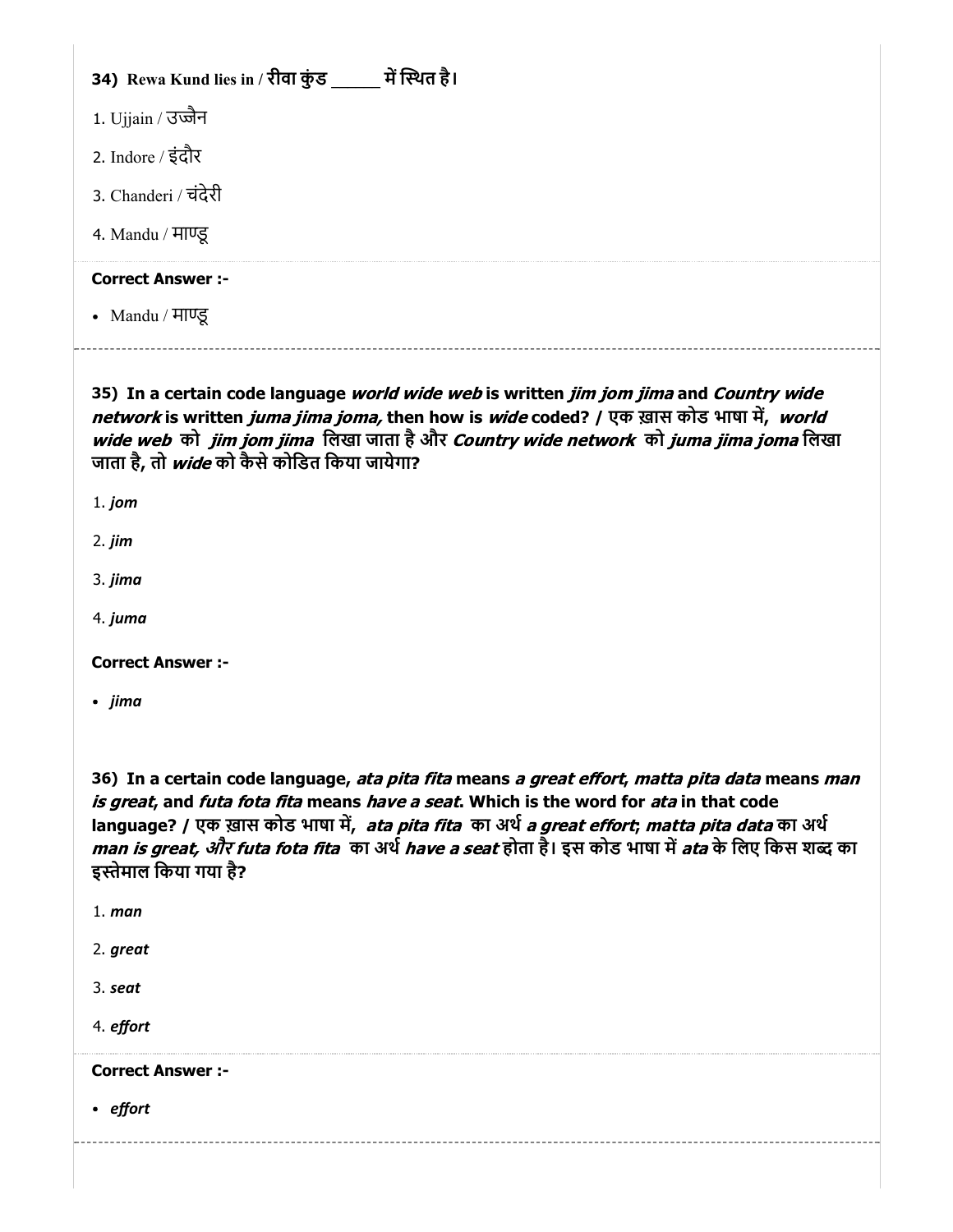| 37) The founder of Brahmo Samaj was / ब्रह्म समाज के संस्थापक थे:                                                                                                            |
|------------------------------------------------------------------------------------------------------------------------------------------------------------------------------|
| 1. M.G. Ranade / एम.जी. रानाडे                                                                                                                                               |
| 2. Swami Vivekananda / स्वामी विवेकानंद                                                                                                                                      |
| 3. Raja Ram Mohan Roy / राजा राम मोहन रॉय                                                                                                                                    |
| 4. Dayanand Saraswati / दयानंद सरस्वती                                                                                                                                       |
| <b>Correct Answer:-</b>                                                                                                                                                      |
| • Raja Ram Mohan Roy / राजा राम मोहन रॉय                                                                                                                                     |
| 38) In the following question, some group of letters is given, all of which, except one,<br>share a common similarity while one is different.<br>Choose the odd one out:     |
| / निम्नलिखित प्रश्न में, अक्षरों के कुछ समूह दिए गए हैं। उन सभी में केवल एक को छोड़कर, आम समानता है<br>जबकि एक अलग है।                                                       |
| उनमें से विषम का चयन कीजिए:                                                                                                                                                  |
| 1. WU                                                                                                                                                                        |
| 2. QN                                                                                                                                                                        |
| 3. GE                                                                                                                                                                        |
| 4. MK                                                                                                                                                                        |
| <b>Correct Answer :-</b>                                                                                                                                                     |
| QN                                                                                                                                                                           |
| 39) The largest public sector undertaking of the Government of India in terms of employment is /<br>रोजगार के मामले में, भारत सरकार का सबसे बड़ा सार्वजनिक क्षेत्र उपक्रम है |
| 1. State Bank of India / भारतीय स्टेट बैंक                                                                                                                                   |
| 2. Indian Army / भारतीय थलसेना                                                                                                                                               |
| 3. India Post / इंडिया पोस्ट                                                                                                                                                 |
| 4. Indian Railways / भारतीय रेलवे                                                                                                                                            |
| <b>Correct Answer:-</b>                                                                                                                                                      |
| • Indian Railways / भारतीय रेलवे                                                                                                                                             |
| 40) The Nawab of Pataudi who was born in Bhopal was / भोपाल में पैदा हुए पटौदी के नवाब _____<br>थे।                                                                          |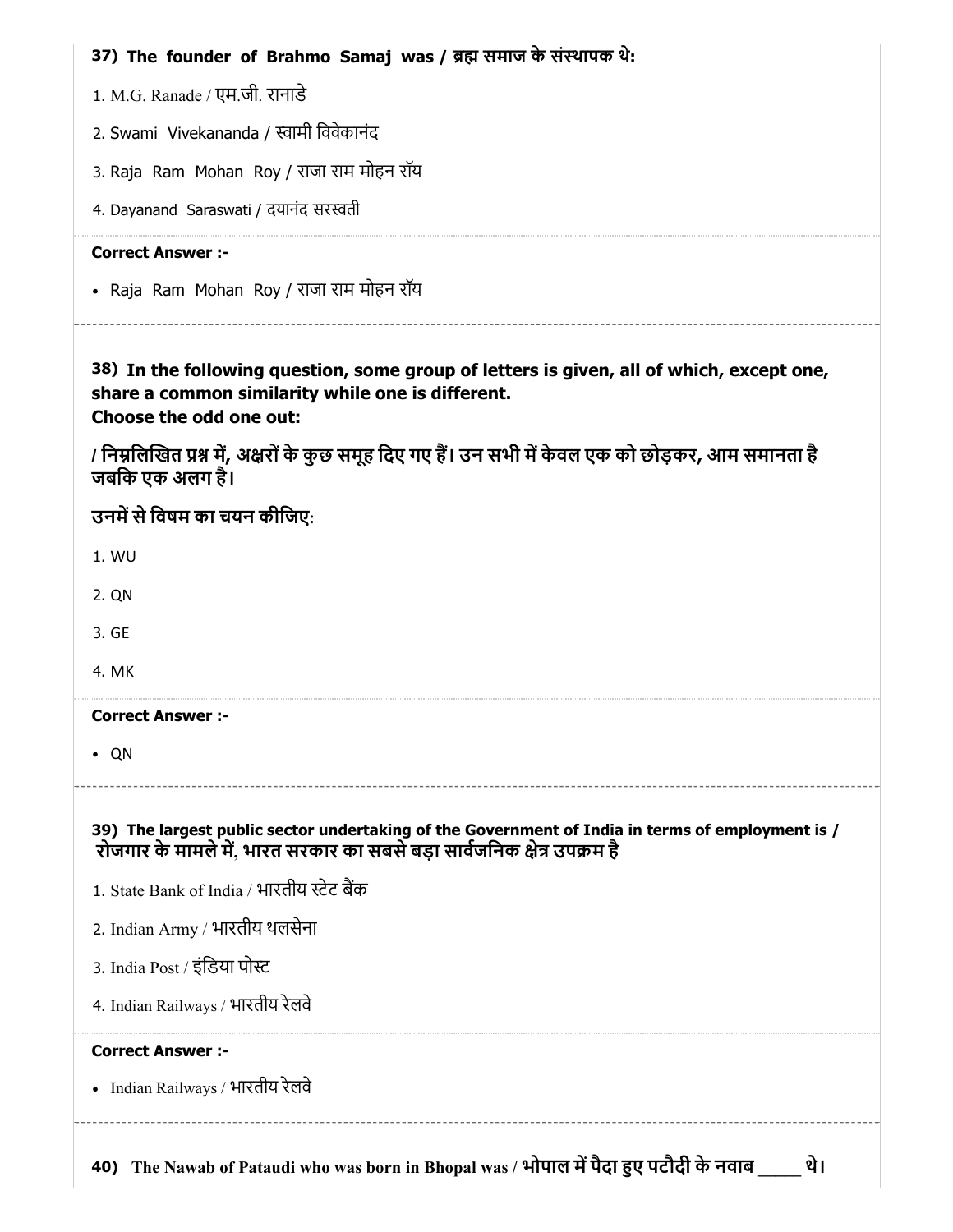- 1. Muhammed Abdul Ali / मोहम्मद अब्दुल अली
- 2. Mansur Ali Khan / मंसुर अली खान
- 3. Jahangir Muhammad Khan / जहांगीर मोहम्मद खान
- 4. Wajid Ali / वािजद अली

Mansur Ali Khan / मंसुर अली खान

# Topic:- Mental Ability and Mental Aptitude

1) If the following two squares shown below overlap, which one of the following options is formed? / यदि निम्न दो वर्ग अतिव्यापित होते हैं, तो निम्न में से कौन सा एक विकल्प बनता है?











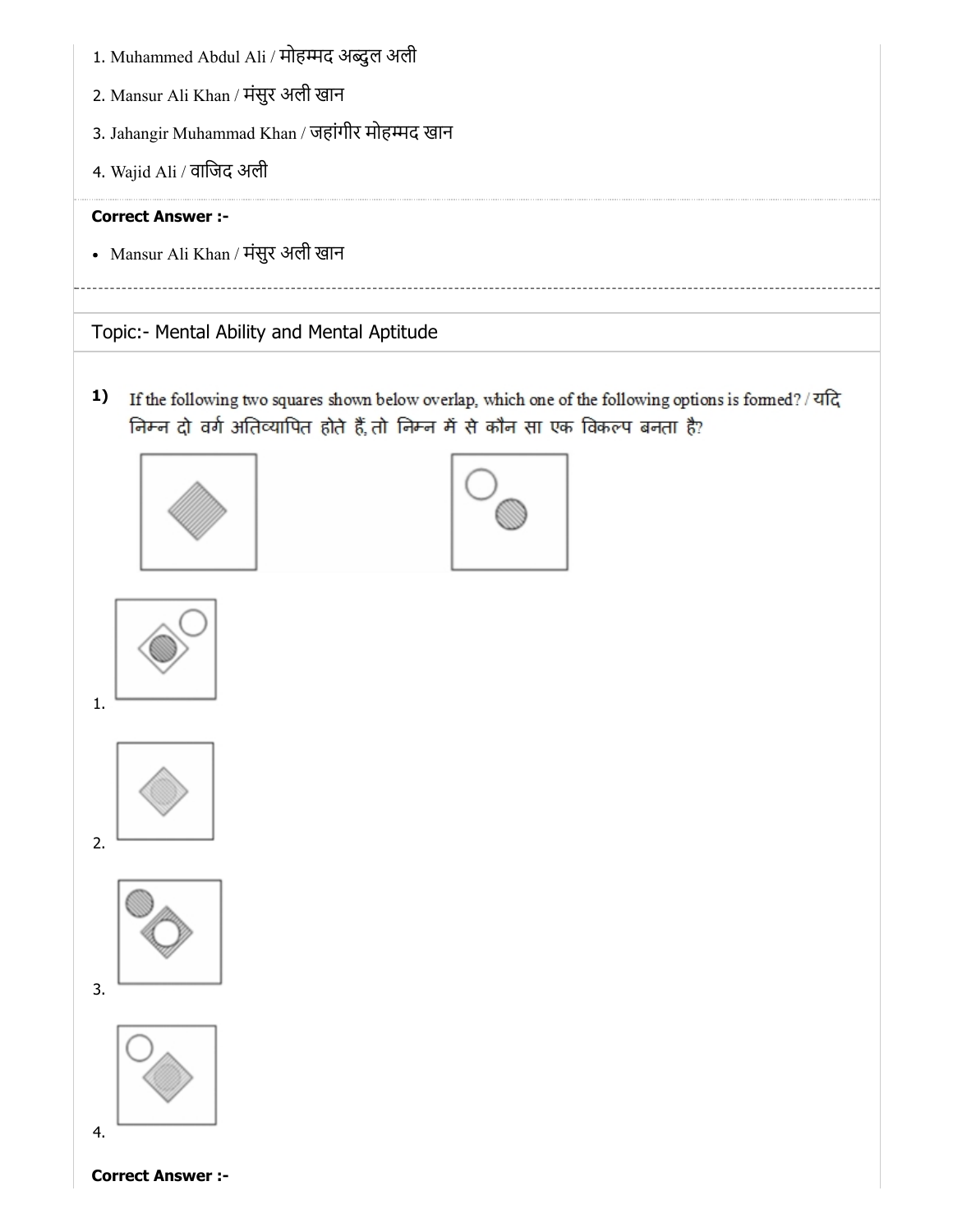

- 2) If Rs. 1,040 is shared among A, B, and C in the ratio  $\frac{1}{2}$  :  $\frac{1}{3}$  :  $\frac{1}{4}$ , then what is the share of B? / यदि 1,040 रूपयों को A, B और C के बीच में  $\frac{1}{2}$ :  $\frac{1}{3}$ :  $\frac{1}{4}$ के अनुपात में बांटा जाता है, तो B का हिस्सा क्या होगा? 1. 320 2. 240 3. 480
- 4. None of the above / उपरोक्त में से कोई नहीं

320

# 3)

In the sequence shown below, which figure comes next? / नीचे दिये गये क्रम में, अगली आकृति कौन सी आयेगी?

















iv



2.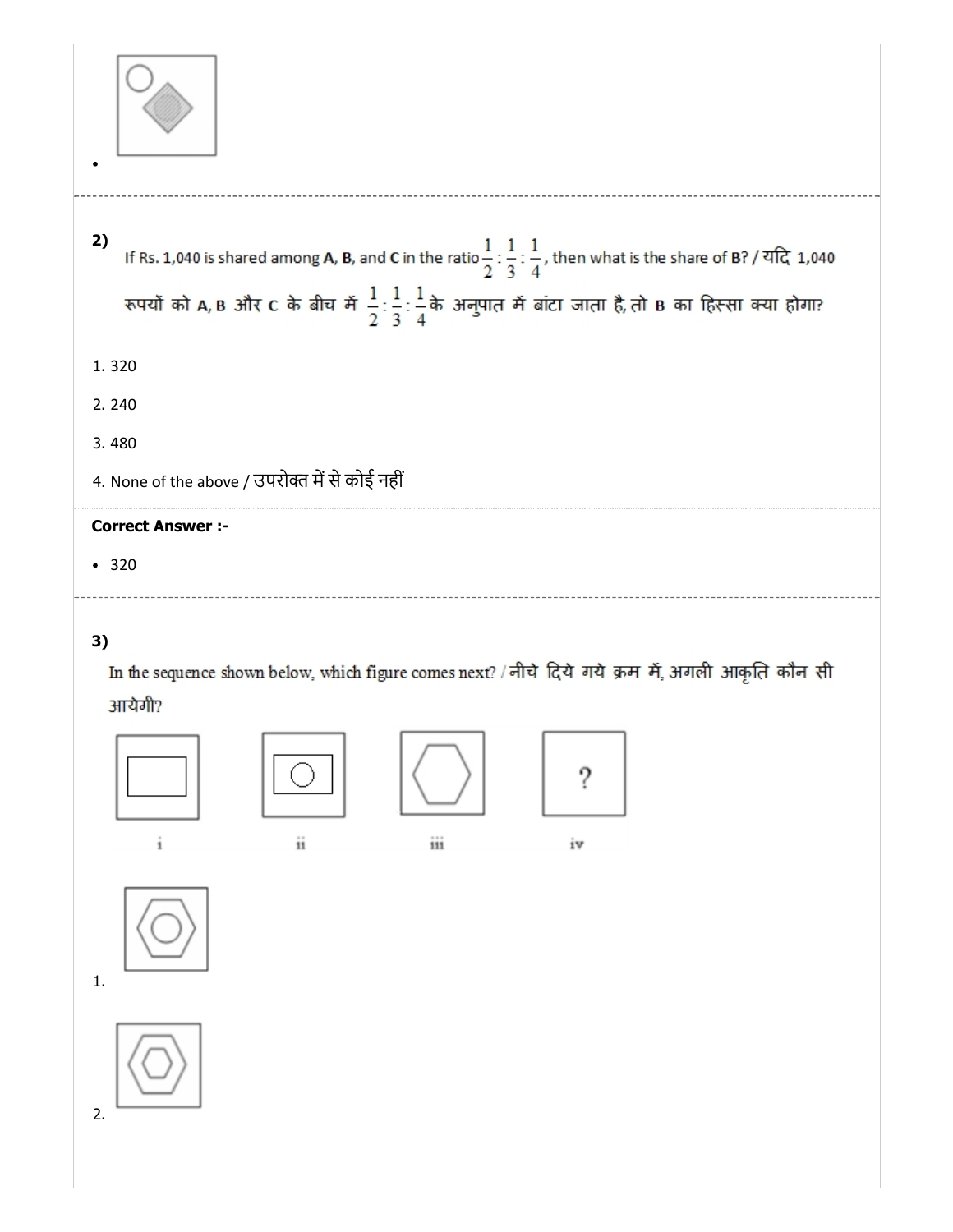





4)<br>In the sequence shown below, which figure comes next? / नीचे दिये गये क्रम में, अगली आकृति कौन सी

# आयेगी?

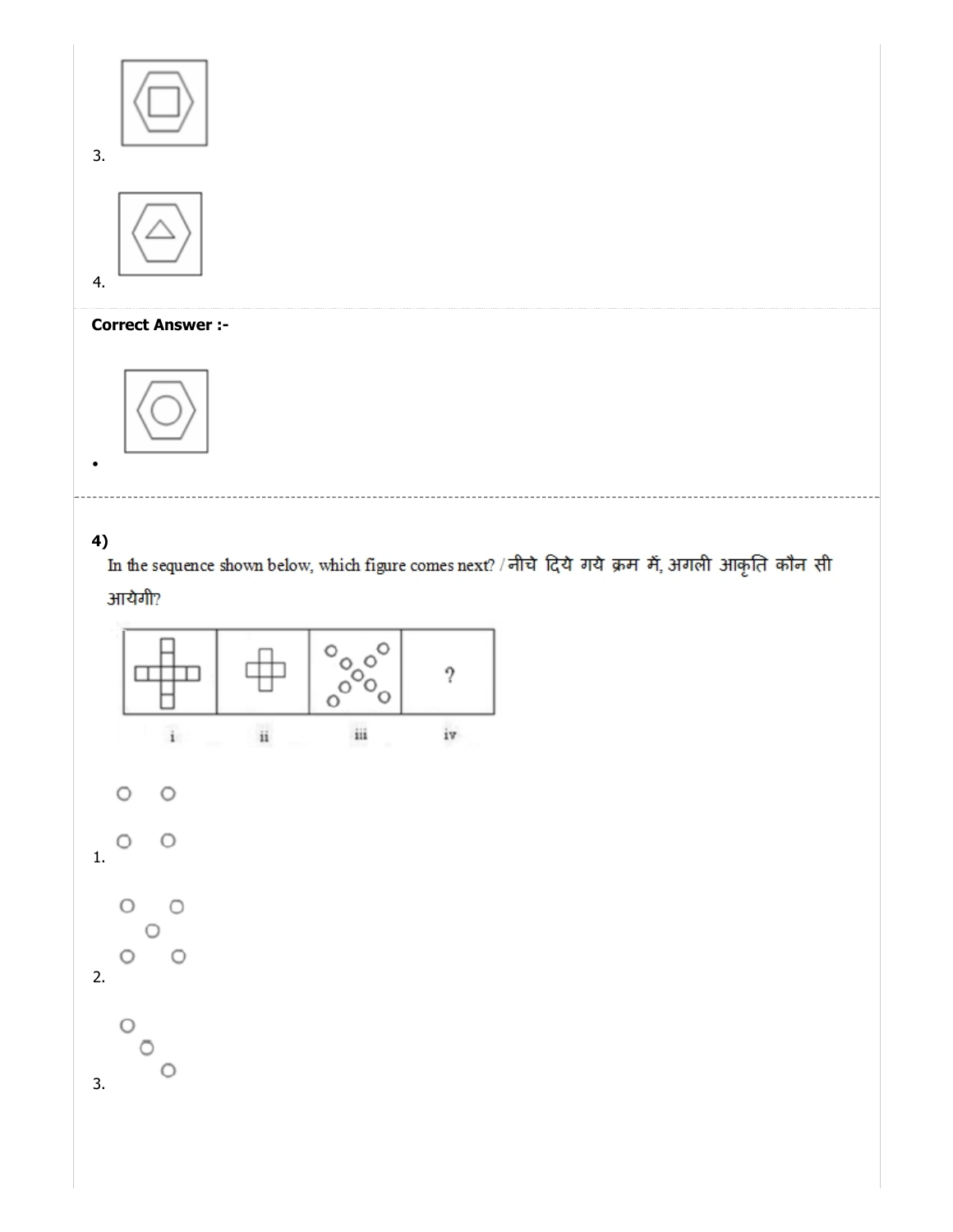O  $O$   $O$   $O$  $\circ$ 4. Correct Answer :-  $\bigcirc$  $\bigcirc$ O  $\circ$  $\bigcirc$ 5) What percent of  $\frac{5}{4}$  is  $\frac{3}{4}$ ? /  $\frac{5}{4}$  का कितना प्रतिशत  $\frac{3}{4}$  है? 1. 75 % 2. 80 % 3. 90 % 4. 60 % Correct Answer :- •  $60\%$ Solve it. / हल करें  $(\frac{1}{5} + \frac{3}{4}) - (\frac{1}{5} - \frac{3}{4}) = ?$ 6) 1. 2/5 2. 3/2 3. 3/4 4. 9/4 Correct Answer :-  $\cdot$  3/2

7) A machine depreciates at the rate of 10 % on reducing balance. The original cost was Rs. 10000 and its ultimate scrap value was Rs. 3750. Find the effective life of the machine. / एक मशीन के संतुलन के कम होने पर 10 % की दर से मूल्य घट जाता है। इसका वास्तविक मूल्य 10,000 रुपये था और इसका अंतिम रद्दी मूल्य 3750 रुपर्य था। मशीन के प्रभावी जीवन को ज्ञात करें।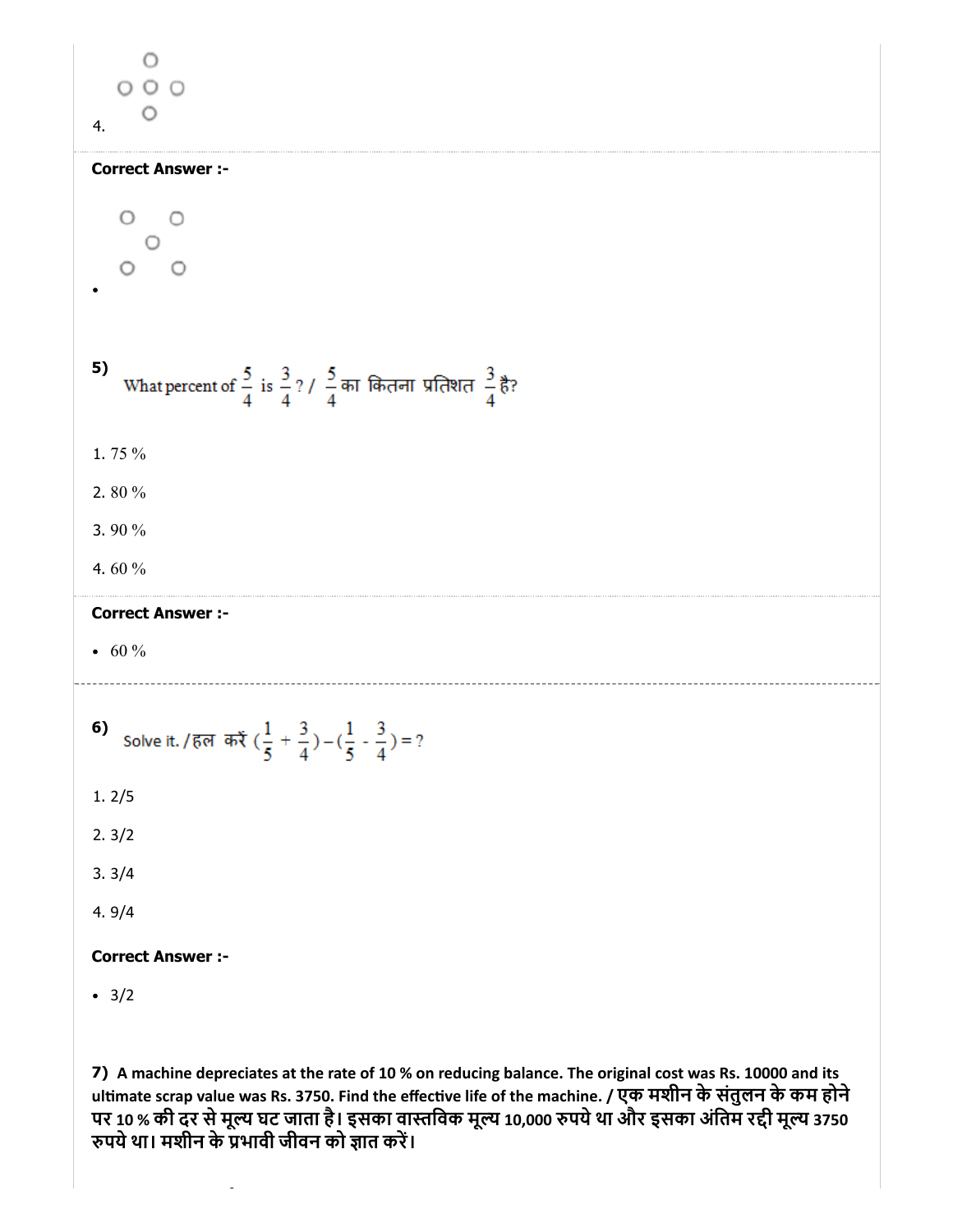| 1. 6.5 years / 6.5 वर्ष |  |
|-------------------------|--|
| 2. 9.3 years / 9.3 বর্ষ |  |
| 3. 8.6 years / 8.6 বর্ষ |  |
| 4. 5.8 years / 5.8 বর্ষ |  |
| <b>Correct Answer:-</b> |  |
| • 9.3 years / 9.3 वर्ष  |  |

8) A fruit seller buys 240 apples for Rs. 600. Some of the apples were found to be rotten and had to be thrown away. He sells the remaining ones at Rs. 3.50 each, thereby, making a profit of Rs. 198. Calculate the percentage of apples thrown away. / एक फल विक्रेता ने 600 रुपये में 240 सेब खरीदे। कुछ सेब को सड़ा हुआ पाया और उन्हें फेंक दिया। उसने शेष सेबों को 3.50 रुपये प्रत्येक के हिसाब से बेचा और इस प्रकार 198 रुपये का लाभ कमाया। फेंके गए सेबों के प्रतिशत की गणना करें।

1. 7%

2. 6%

3. 5%

4. 8%

Correct Answer :-

5%

9) Rs. 1500 are divided among A, B and C in such a manner that A : B = 5 : 2 and B : C = 7 : 13, What is C's share? / 1500 पए को A, B और C के बीच इस कार िवभािजत िकया जाता हैिक A : B = 5 : 2 और B : C = 7 : 13 है, तो c को कितने रुपए मिलेंगे?

- 1. Rs. 700 / 700 पए
- 2. Rs. 280 / 280 पए
- 3. Rs. 520 / 520 पए
- 4. Rs. 350 / 350 पए

#### Correct Answer :-

• Rs. 520 / 520 रुपए

10) If Train A, 210 m long and running at a speed of 81 kmph, crosses Train B, running in the opposite direction at a speed of 72 kmph in 10 sec, find the length of the Train B. / यदि 210 मीटर लंबी और 81 किमी प्रति घंटा की चाल से चल रही रेल A, विपरीत दिशा में 72 किमी प्रति घंटा की चाल से चल रही रेल B को 10 सेकण्ड में पार करती है, तो रेल в की लम्बाई ज्ञात करें।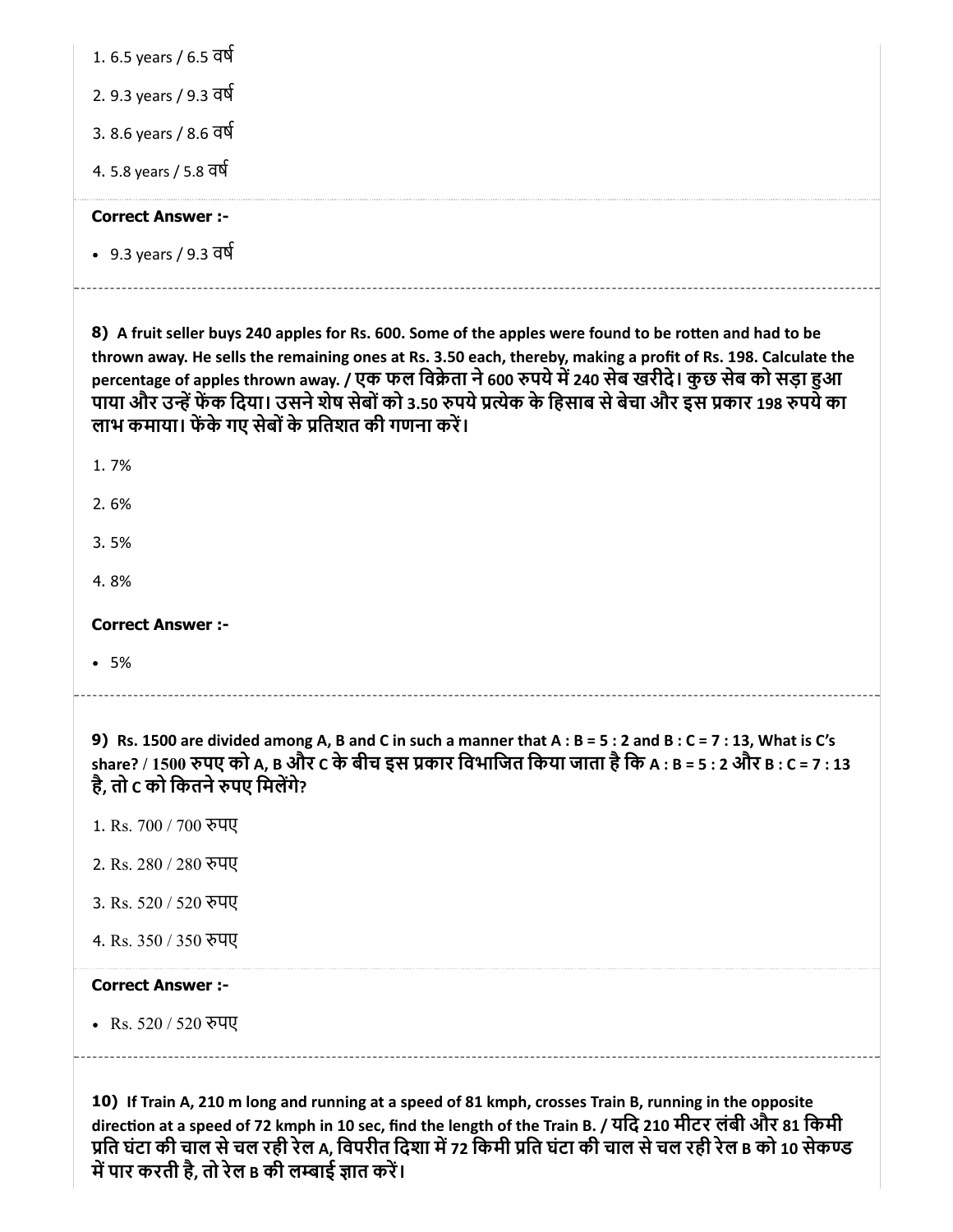|  |  |  |  | 1. 245 m / 245 मीटर |
|--|--|--|--|---------------------|
|--|--|--|--|---------------------|

- 2. 225 m / 225 मीटर
- 3. 215 m / 215 मीटर
- 4. 205 m / 205 मीटर

215 m / 215 मीटर

#### 11) Find the value of 421 x 0.9 + 130 x 101 / 421 x 0.9 + 130 x 101 का मान ात कर।

- 1. 14008.9
- 2. 15002.6
- 3. 12505.5
- 4. 13508.9

#### Correct Answer :-

 $-12505.5$ 

### 12) 103 x 104 =?

- 1. 10,512
- 2. 10,000
- 3. 10,712
- 4. 10,812

#### Correct Answer :-

 $\cdot$  10,712

#### 13) Two-fifth of one-fourth of half of a number is 25. Find 45% of that number. / एक संख्या के आधे के एक चौथाई का 2/5, 25 है। उस संख्या का 45% ज्ञात करें।

- 1. 230
- 2. 220
- 3. 225
- 4. 200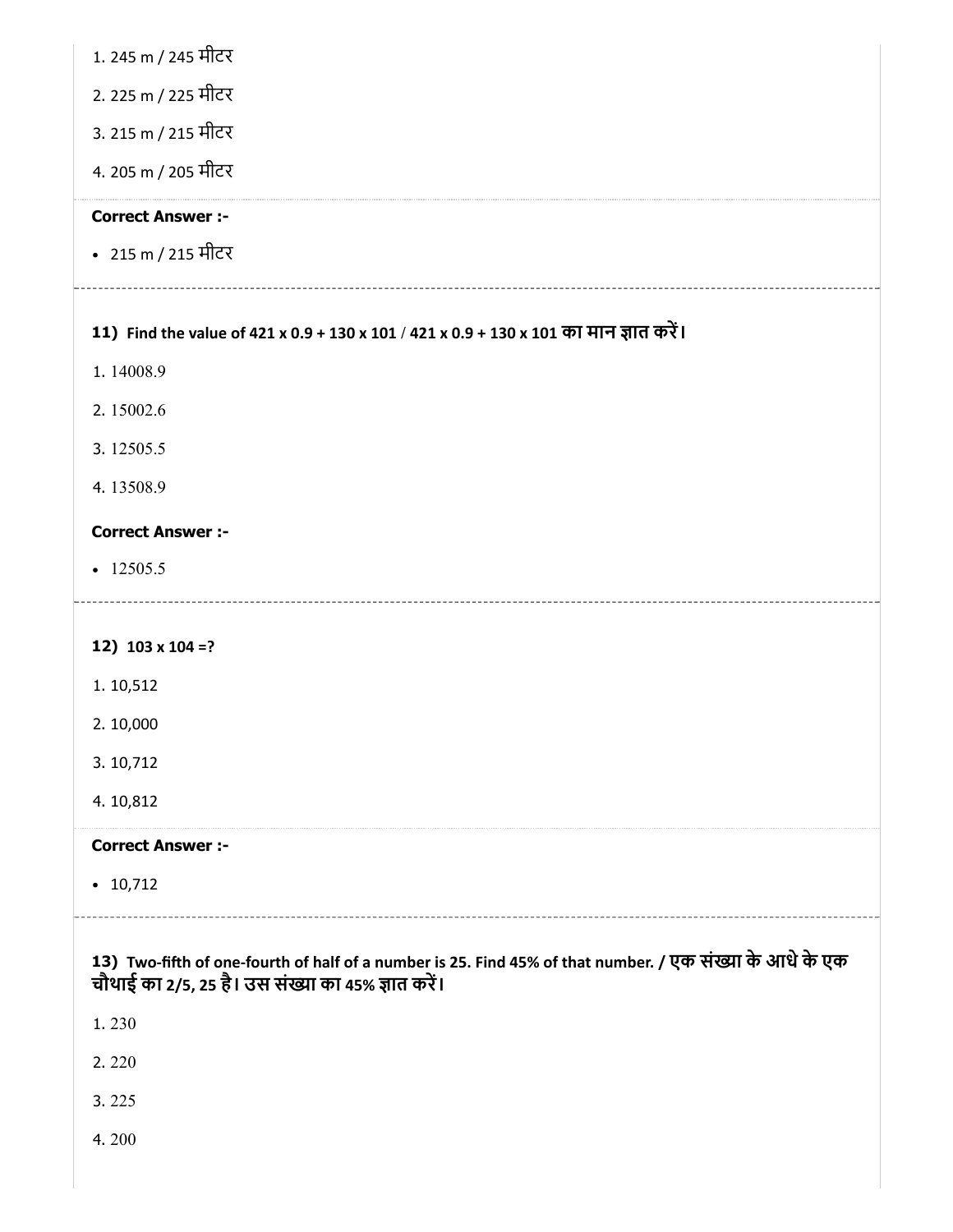|  | <b>Correct Answer :-</b> |  |
|--|--------------------------|--|
|--|--------------------------|--|

• 225

14) For a rectangle and a square, the length of the rectangle is 5 cm more than that of the square, and the breadth is 2 cm less than that of the square. If the area of the square and the rectangle are the same, find the area of the rectangle. / एक आयत और एक वर्ग के लिए, आयत की लम्बाई, उस वर्ग से 5 सेमी अधिक है, जौर चौड़ाई उस वर्ग से 2 सेमी कम है। यदि वर्ग और आयत के क्षेत्रफल समान हैं, तो आयत का क्षेत्रफल ज्ञात करें।

1. 10 sqcm / 10 वगसेमी

2. 20 sqcm / 20 वगसेमी

3. 11 sqcm / 11 वगसेमी

4. 16 sqcm / 16 वगसेमी

Correct Answer :-

• 11 sqcm / 11 वर्गसेमी

15) A man crosses a 450 m long street in 5 min. What is his speed in kmph? / एक आदमी 450 मीटर लंबी सड़क को 5 मिनट में पार करता है। उसकी किमी प्रति घंटा में कितनी चाल है?

1. 8.4 kmph / 8.4 िकमी ित घंटा

2. 5.4 kmph / 5.4 िकमी ित घंटा

3. 7.2 kmph / 7.2 िकमी ित घंटा

4. 3.6 kmph / 3.6 िकमी ित घंटा

#### Correct Answer :-

• 5.4 kmph / 5.4 किमी प्रति घंटा

16) 15 men can dig a pit of 35 cu units in 7 days. How many men can dig a pit of 65 cu units in 5 days? / 15 पुरूष, 35 घन इकाईयों का एक गड्ढा 7 दिनों में खोदते हैं। कितने आदमी 65 घन इकाईयों का गड्ढा 5 दिनों में खोद सकते हैं?

1. 39

2. 49

3. 19

4. 29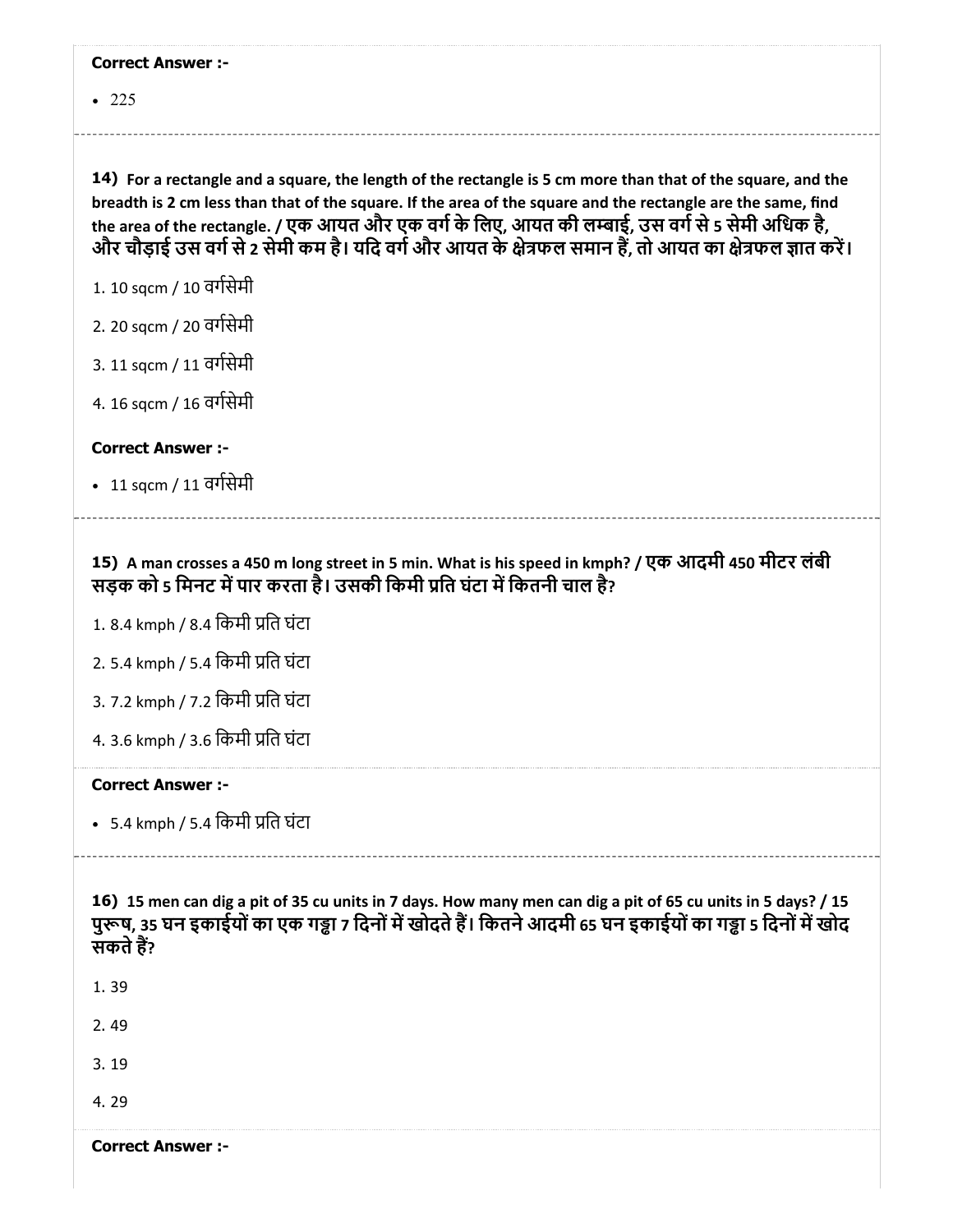| 17) What is the equivalent annual interest rate for a biennial interest rate of 69%? / 69% की द्विवार्षिक ब्याज |  |
|-----------------------------------------------------------------------------------------------------------------|--|
| दर के लिए समतुल्य वार्षिक ब्याज दर क्या है?                                                                     |  |

1. 13%

2. 34.5%

3. 25%

4. 30%

#### Correct Answer :-

30%

18) A cricketer has an average of 54 runs now. In the next match he scores 96 runs which increase his average by 3. What is the total number of matches played by the cricketer? / एक िकेट खलाड़ी का अभी 54 रन का औसत है। अगले मैच में उसने 96 रन बनाए जिससे उसका औसत 3 रन तक बढ़ गया। क्रिकेट खिलाड़ी द्वारा खेले गए कुल मैचों की संख्या क्या है?

1. 14

2. 15

3. 12

4. 13

Correct Answer :-

 $-14$ 

19) Two cars start from the same point and move in the same direction. The first car moves at an average speed of 75 kmph and the second car, at an average speed of 60 kmph. What would be the distance between the two cars, after 6 hours? / दो कार समान स्थल से प्रारम्भ होती हैं और समान दिशा में चलती हैं। पहली कार 75 किमी प्रति घंटा की औसत चाल से चलती है और दूसरी कार 60 किमी प्रति घंटा की औसत चाल से चलती है। 6 घंटे पश्चात, दोनों कारों के बीच की दूरी कितनी होगी?

- 1. 90 km / 90 िकमी
- 2. 75 km / 75 िकमी
- 3. 105 km / 105 िकमी
- 4. 60 km / 60 िकमी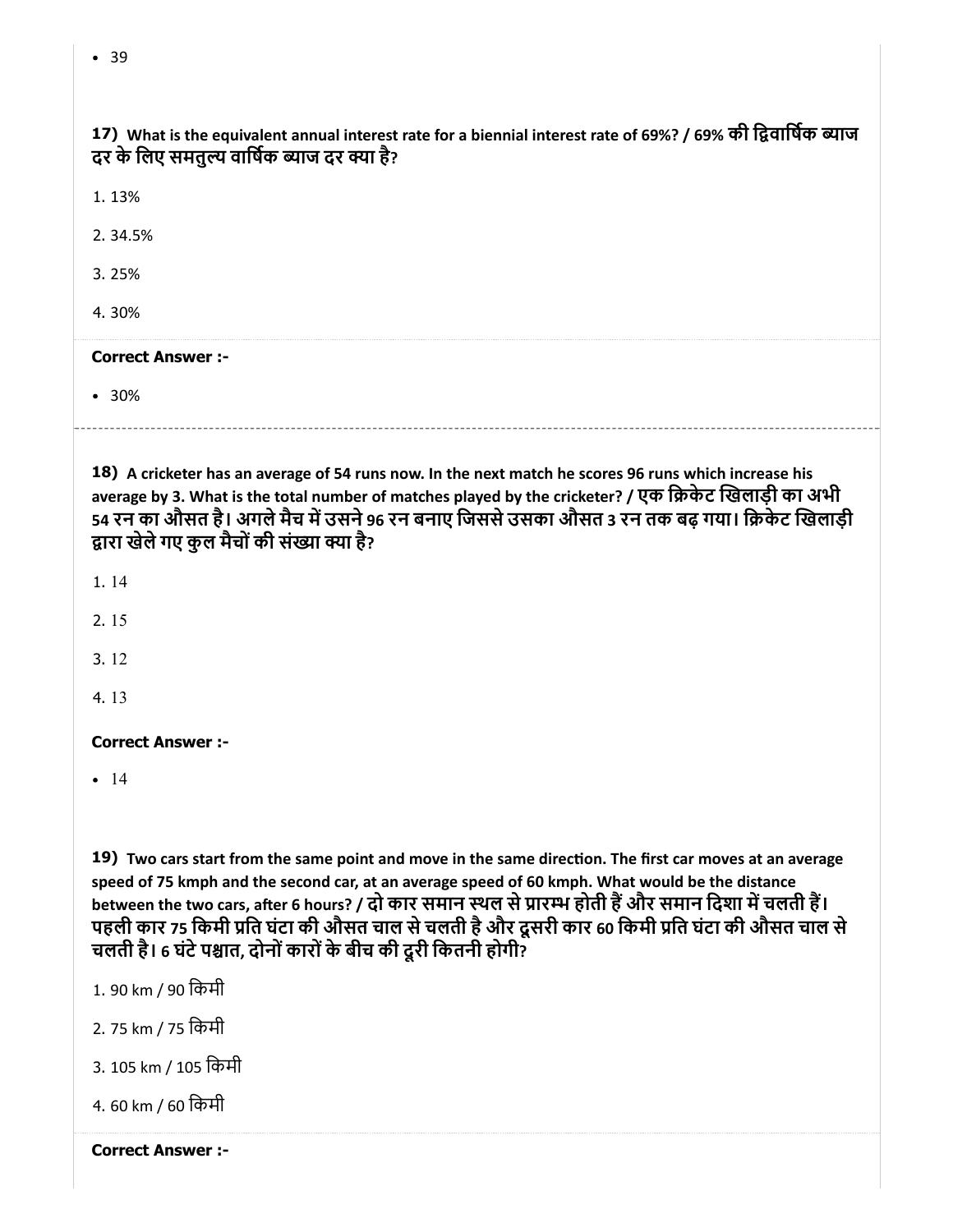20) If the diagonals of two squares are in the ratio 1 : 3, then what is the ratio of their areas? / यिद दो वर्गों के विकर्ण  $\overline{1}$  : 3 के अनुपात में है, तो उनके क्षेत्रफलों का अनुपात क्या होगा?

1.  $1:6$ 

2.  $1:3$ 

3. 6 : 1

4.  $1:9$ 

#### Correct Answer :-

 $-1:9$ 

21) A is 50 % as efficient as B. C does half of the work done by A and B. If C alone does the work in 40 days, then in how many days can A, B, and C together do it? (Approximately) / A, B से 50 प्रतिशत अधिक कुशल है। A और B द्वारा किये गए कार्य का आधा कार्य, C करता है। यदि अकेला C कार्य को 40 दिनों में करता है, तब कितने दिनों में A, B और  $\rm C$  एक साथ मिलकर उसे कर सकते हैं? (लगभग)

- 1. 25 days / 25 िदन
- 2. 13 days / 13 िदन
- 3. 32 days / 32 िदन
- 4. 30 days / 30 िदन

### Correct Answer :-

13 days / 13 िदन

22) Jithin, Rahul and John are three friends with an average waist size of 32. Rahul ordered a Jeans of waist size 30, John ordered a Jeans of waist size 34. What should be the waist size of the Jeans ordered by Jithin? / जितिन, राहुल और जॉन तीन दोस्त हैं जिनकी कमर का औसत आकार 32 है। राहुल ने कमर आकार 30 की जीन्स का आदेश दिया, जॉन ने कमर आकार 34 की जीन्स का आदेश दिया। जितिन द्वारा आदेश की गई जीन्स की कमर का आकार क्या होना चाहिए?

1. 36

2. 34

3. 32

4. 30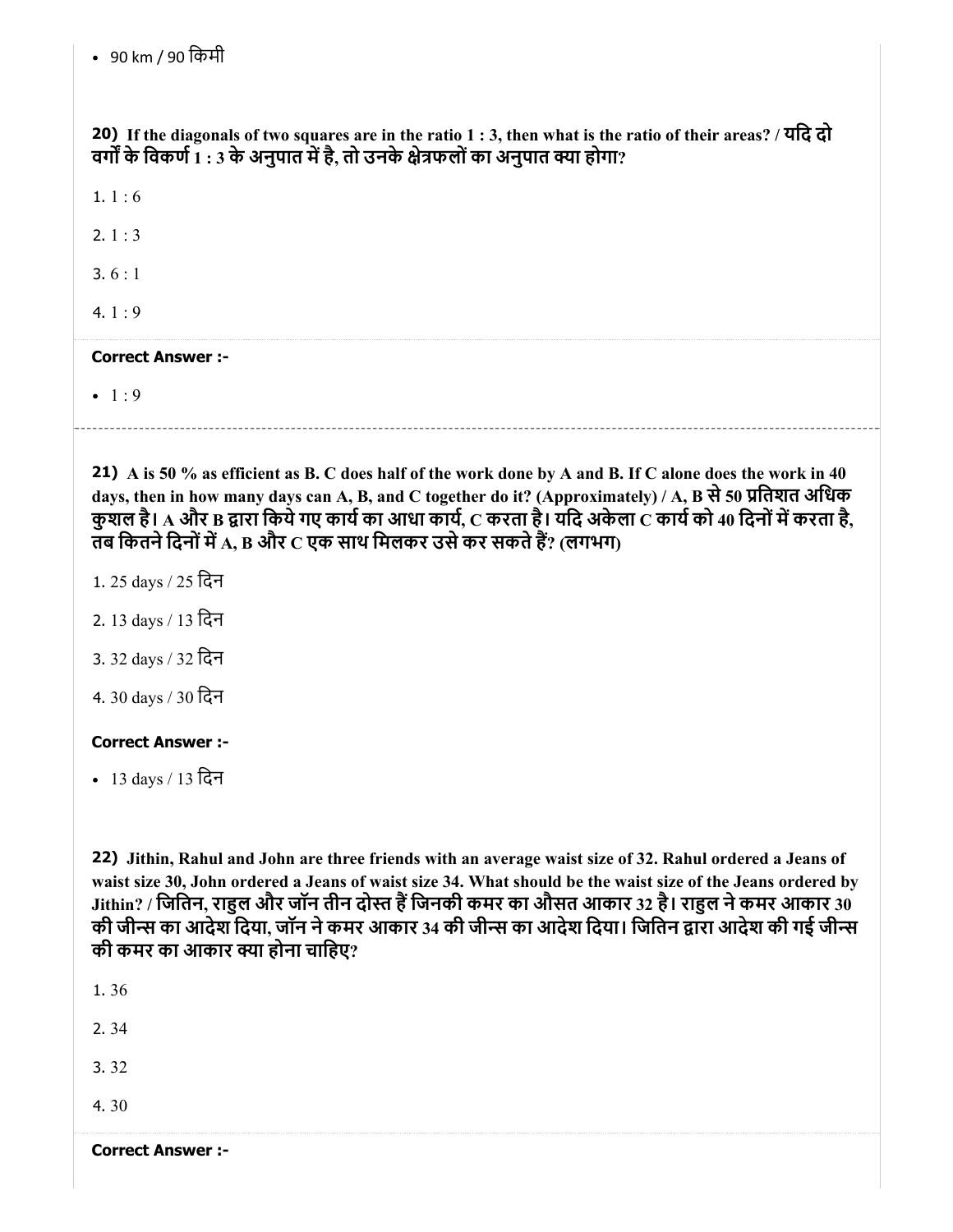| т.<br>ł | ۰.<br>$\sim$<br>v |
|---------|-------------------|
|         |                   |

| 23) Fifteen years ago, A was twice as old as B. The difference between the ages of A and B today is 10<br>years. Find the age of the elder among them. / पन्द्रह वर्ष पहले, A, B से आयु में दुगना था। आज A और B की<br>आयु का अन्तर 10 वर्ष है। उनमें से बड़े की आयु को ज्ञात करें। |
|------------------------------------------------------------------------------------------------------------------------------------------------------------------------------------------------------------------------------------------------------------------------------------|
| 1.55                                                                                                                                                                                                                                                                               |
| 2.45                                                                                                                                                                                                                                                                               |
| 3.25                                                                                                                                                                                                                                                                               |
| 4.35                                                                                                                                                                                                                                                                               |
| <b>Correct Answer:-</b>                                                                                                                                                                                                                                                            |
| • 35                                                                                                                                                                                                                                                                               |
| 24) Which one of the following four addresses is NOT EXACTLY same as the one given below?<br>/ निम्न दिये गये चार पतों में से नीचे दिये गये पते के ठीक समान कौन सा एक नहीं है?                                                                                                     |
| <b>Isabella Mason</b>                                                                                                                                                                                                                                                              |

21 Woodlands Close,

#03-33 Primz Bizhub Singapore 737854

(i) Isabella Mason

21 Xoodlands Close,

#03-33 Primz Bizhub Singapore 737854

(ii) Isabella Mason

21 Woodlands Close,

#03-33 Primz Bizhub Singapore 737854

(iii) Isabella Mason

21 Woodlands Close,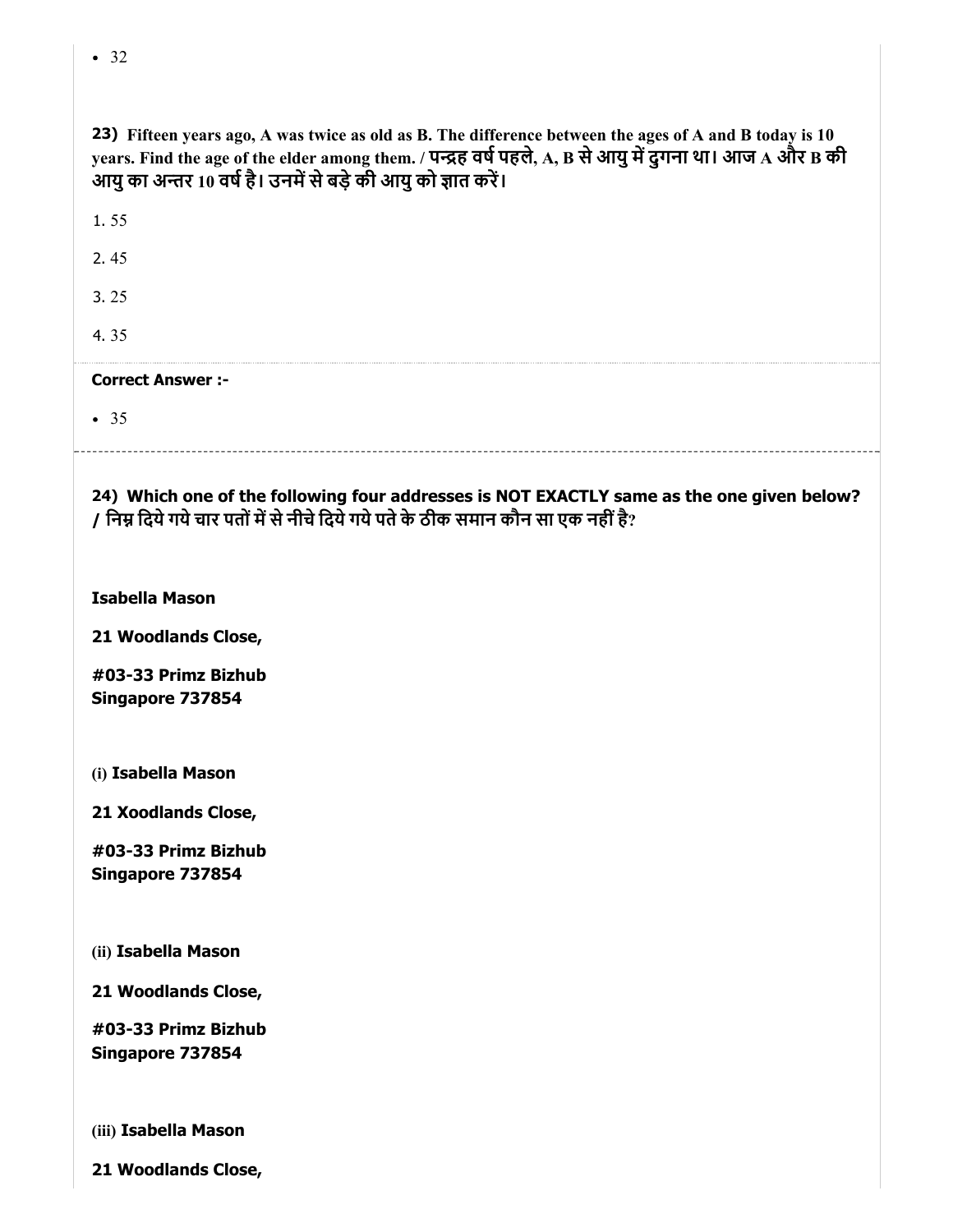#03-33 Primz Bizhub Singapore 737854 (iv) Isabella Mason 21 Woodlands Close,

#03-33 Primz Bizhub Singapore 737854

1. iv

2. i

3. ii

4. iii

Correct Answer :-

 $\bullet$  i

25) The average temperature in May till 6 May was 33.9° and the average temperature for the period from 17 May till the end of the month was 34.6°. If the average temperature for May was 34.4°, what was the average temperature from 7 May to 16 May? / मई में 6 मई तक औसत तापमान 33.9° था और 17 मई से महीने के अंत तक की अवधि के लिए औसत तापमान 34.6° था। यदि मई का औसत तापमान 34.4°, था, तो 7 मई से 16 मई तक औसत तापमान क्या था?

1. 34.3°

2. 34.5°

3. 34.2°

4. 34.4°

#### Correct Answer :-

 $• 34.4°$ 

26) Age of five boys are 13, 14, 15, 16, and 17 years respectively. Find their average age? / पांच लड़कों की आयु क्रमश: 13, 14, 15, 16 और 17 हैं। उनकी औसत आयु ज्ञात करें।

1. 14

2. 16

3. 15

4. None of the above / उपरोक्त में से कोई नहीं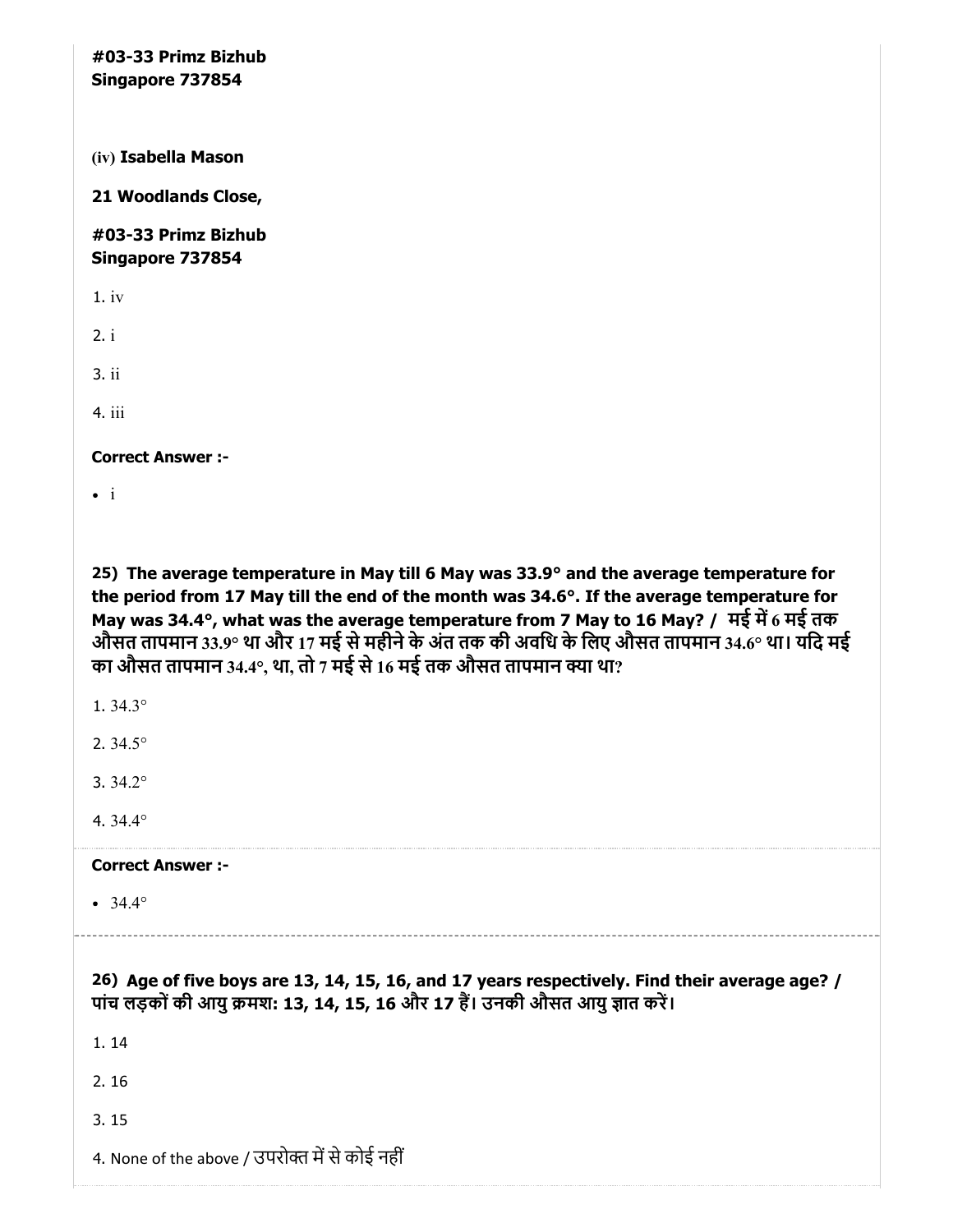| <b>Correct Answer :-</b>                                                                                                                                                                                 |
|----------------------------------------------------------------------------------------------------------------------------------------------------------------------------------------------------------|
| $\cdot$ 15                                                                                                                                                                                               |
|                                                                                                                                                                                                          |
| 27) The series given below contains a sequence of alphabets and numbers. Identify the incorrect<br>combination: / नीचे दी गई श्रृंखला में, अक्षरों और संख्याओं का एक क्रम निहित हैं। गलत संयोजन पहचानिए: |
| i.kuire2030erkui                                                                                                                                                                                         |
| ii.kuire2030eikui                                                                                                                                                                                        |
| iii.kuire2030erkui                                                                                                                                                                                       |
| iv.kuire2030erkui                                                                                                                                                                                        |
| 1.iv                                                                                                                                                                                                     |
| 2. i                                                                                                                                                                                                     |
| 3.ii                                                                                                                                                                                                     |
| 4. iii                                                                                                                                                                                                   |
|                                                                                                                                                                                                          |
| <b>Correct Answer :-</b>                                                                                                                                                                                 |
| $\bullet$ ii                                                                                                                                                                                             |
|                                                                                                                                                                                                          |
| 28) Find the average. / औसत निकालिये।                                                                                                                                                                    |
| 21, 29, 37, 45, 53 & 61                                                                                                                                                                                  |
| 1.47                                                                                                                                                                                                     |
| 2.41                                                                                                                                                                                                     |
| 3.39                                                                                                                                                                                                     |
| 4.51                                                                                                                                                                                                     |
| <b>Correct Answer :-</b>                                                                                                                                                                                 |
| $-41$                                                                                                                                                                                                    |

29) A sum of three numbers is 90. The ratio between the first and the second number is 2 : 3 and that of the second to the third number is 3 : 5. What is the third number? / तीन संख्याओं का योग 90 है। पहली और दूसरी संख्या के बीच अनुपात 2:3 है और दूसरी से तीसरी संख्या का अनुपात 3:5 है। तीसरी संख्या क्या है?

1. 27

2. 45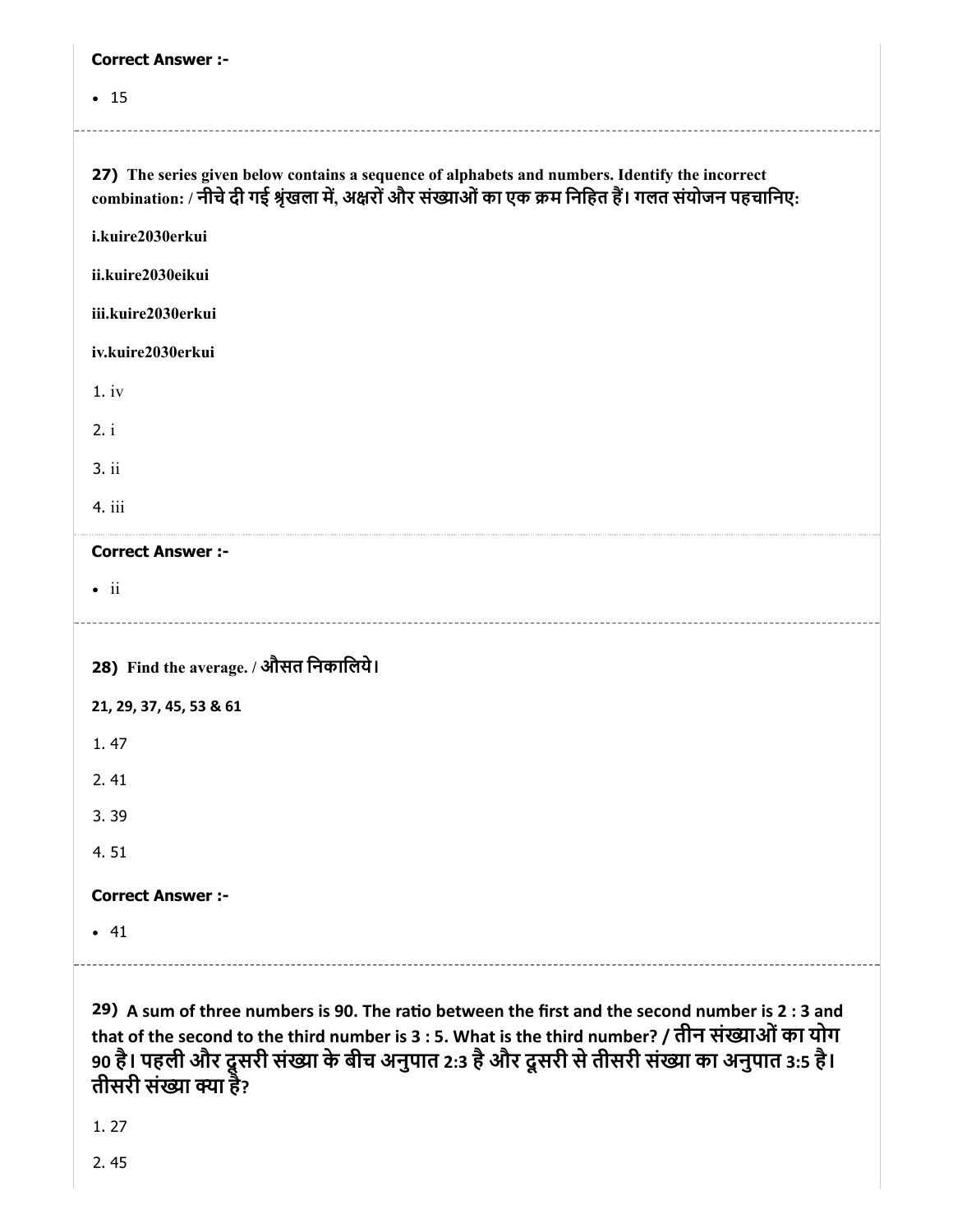| 3.75                                                                                                                                                                                                                                                                                                                                                      |
|-----------------------------------------------------------------------------------------------------------------------------------------------------------------------------------------------------------------------------------------------------------------------------------------------------------------------------------------------------------|
| 4.15                                                                                                                                                                                                                                                                                                                                                      |
| <b>Correct Answer :-</b>                                                                                                                                                                                                                                                                                                                                  |
| $-45$                                                                                                                                                                                                                                                                                                                                                     |
|                                                                                                                                                                                                                                                                                                                                                           |
| 30) If the total of the ages of P, Q and R be 27, P is two years older than Q. Who is twice as old as<br>R. Then how old is Q? / यदि P, Q और R की आयु का योगफल 27 है, P, Q से दो वर्ष बड़ा है जो कि R की<br>आयु का दुगना है, तब Q की आयु कितनी है?                                                                                                        |
| 1.11                                                                                                                                                                                                                                                                                                                                                      |
| 2.10                                                                                                                                                                                                                                                                                                                                                      |
| 3.9                                                                                                                                                                                                                                                                                                                                                       |
| 4.8                                                                                                                                                                                                                                                                                                                                                       |
| <b>Correct Answer :-</b>                                                                                                                                                                                                                                                                                                                                  |
| $\cdot$ 10                                                                                                                                                                                                                                                                                                                                                |
|                                                                                                                                                                                                                                                                                                                                                           |
| Topic:- Science and Simple Arithmetic                                                                                                                                                                                                                                                                                                                     |
| 1)<br>Base BC of an acute angled $\triangle ABC$ is produced to D. Draw CE    BA in such a way that CA divides<br>exterior ∠ACD. If ∠ABC = 40° and ∠BCA = 55°, then ∠ACE is: / एक न्यून कोणित ∆ABC का आधार<br>BC, D को निर्मित करता है। CE    BA  को इस तरह आरेखित करें कि CA बाह्य ∠ACD  को विभाजित करे। यदि<br>∠ABC = 40° और∠BCA = 55° हैं, तो ∠ACE है: |
| $1.85^{\circ}$                                                                                                                                                                                                                                                                                                                                            |
| 2. $50^{\circ}$                                                                                                                                                                                                                                                                                                                                           |
| $3.75^{\circ}$                                                                                                                                                                                                                                                                                                                                            |
| 4.60 $^{\circ}$                                                                                                                                                                                                                                                                                                                                           |
| <b>Correct Answer :-</b>                                                                                                                                                                                                                                                                                                                                  |
| $\bullet$ 85 $\circ$                                                                                                                                                                                                                                                                                                                                      |
|                                                                                                                                                                                                                                                                                                                                                           |
| 2) Evaluate: $8\sqrt[3]{8x^6} - \sqrt[3]{27x^6}/8\sqrt[3]{8x^6} - \sqrt[3]{27x^6}$ का मान ज्ञात करें।                                                                                                                                                                                                                                                     |
| 1. $12^{x^3}$                                                                                                                                                                                                                                                                                                                                             |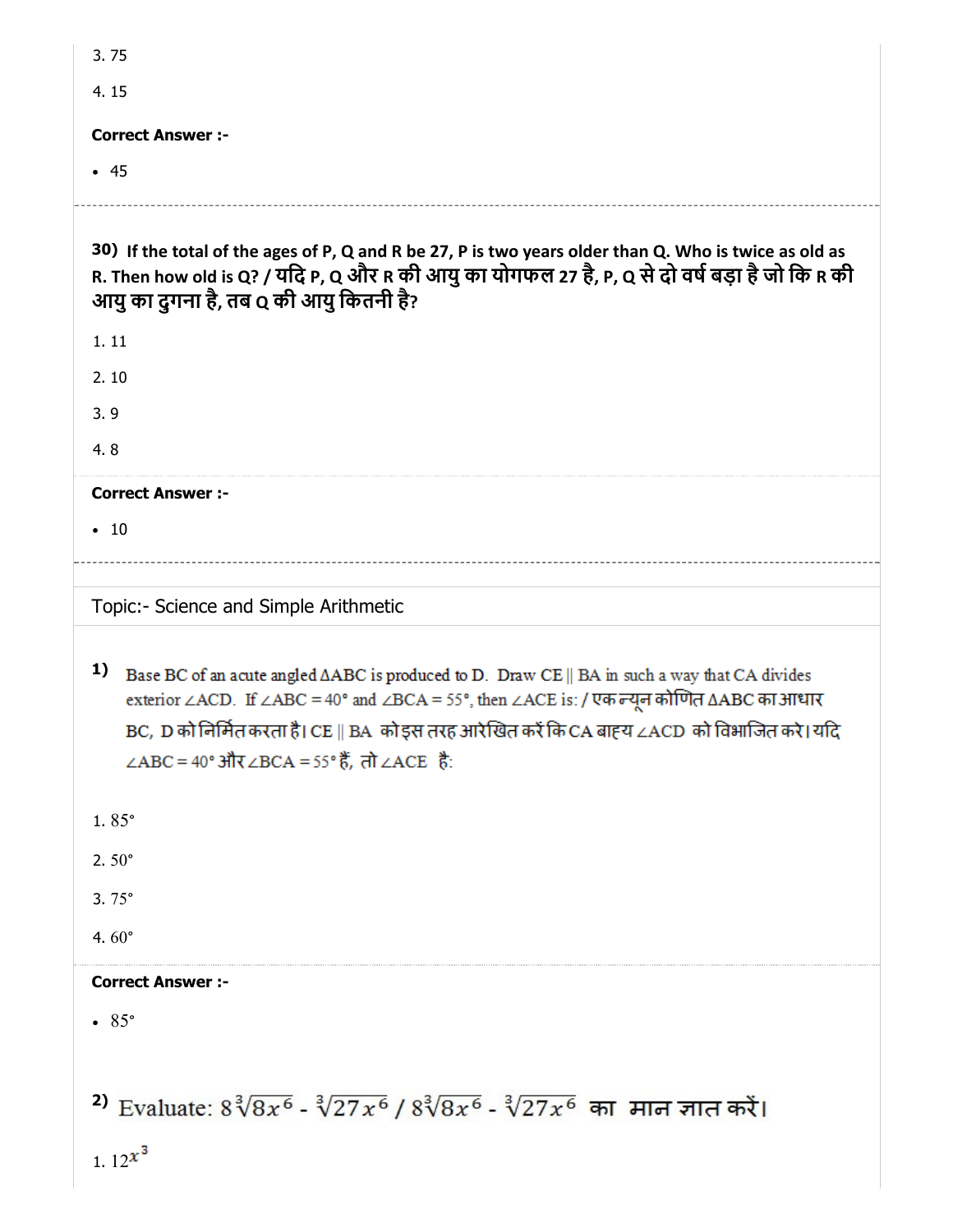| 2. $15^{x^6}$                                                                                                                      |
|------------------------------------------------------------------------------------------------------------------------------------|
| 3. $13^{x^2}$                                                                                                                      |
| 4.8 $x^2$                                                                                                                          |
| <b>Correct Answer :-</b>                                                                                                           |
| • $13^{x^2}$                                                                                                                       |
| 3)<br>In the adjoining figure, 'O' is the centre of the circle and if $\angle ACB = 105^\circ$ , then reflex $\angle AOB =$ _____. |
| / संलग्न चित्र में, 'O' वृत्त का केन्द्र है और यदि ∠ACB = 105° तो प्रतिवर्त ∠AOB =_____                                            |
|                                                                                                                                    |
| 1.210°                                                                                                                             |
| 2. $190^\circ$                                                                                                                     |
| 3.200°                                                                                                                             |
| 4.105°                                                                                                                             |
| <b>Correct Answer :-</b>                                                                                                           |
| $\cdot$ 210 $\degree$                                                                                                              |
|                                                                                                                                    |
| 4)<br>The rainfall (in mm) in a gitte on 7 days of a gartein weak was recorded as follows:                                         |

The rainfall (in mm) in a city on 7 days of a certain week was recorded as follows:

| Dav:                                                         |  | Mon   Tue   Wed   Thu   Fri   Sat   Sun |  |  |
|--------------------------------------------------------------|--|-----------------------------------------|--|--|
| Rainfall in mm:   2.1   17.4   20.2   25.1   0.0   4.3   1.6 |  |                                         |  |  |

On how many days was the rainfall less than the mean rainfall?

/ एक निश्चित सप्ताह के 7 दिनों में एक शहर में वर्षा (मिमी. में) निम्नानुसार दर्ज की गई थी:

|                     | मगल  | बध   |      | शक्र | शनि | राव |
|---------------------|------|------|------|------|-----|-----|
| Rainfall in mm: 2.1 | 17.4 | 20.2 | 25.1 | 0.0  | 4.3 | 6   |

कितने दिनों में वर्षा, औसत वर्षा से कम थी?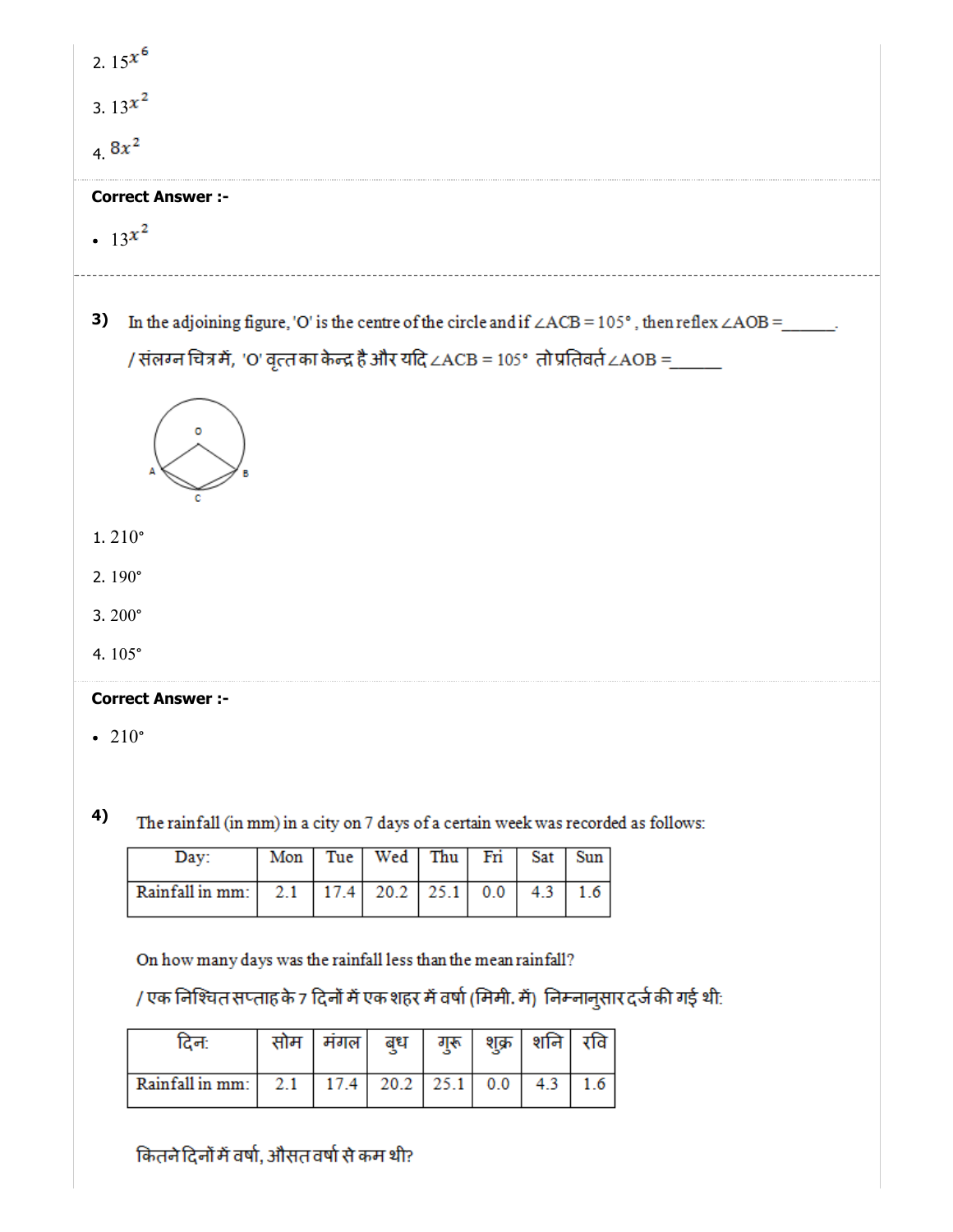| 1.2                                                                                                                                  |
|--------------------------------------------------------------------------------------------------------------------------------------|
| 2.5                                                                                                                                  |
| 3.4                                                                                                                                  |
| 4.1                                                                                                                                  |
| <b>Correct Answer :-</b>                                                                                                             |
| $\overline{4}$                                                                                                                       |
|                                                                                                                                      |
|                                                                                                                                      |
| 1. Nervous tissue / तंत्रिकीय ऊतक                                                                                                    |
| 2. Connective tissue / संयोजित ऊतक                                                                                                   |
| 3. Muscular tissue / पेशी ऊतक                                                                                                        |
| 4. None of the above / उपर्युक्त में से कोई नहीं                                                                                     |
| <b>Correct Answer :-</b>                                                                                                             |
| • Nervous tissue / तंत्रिकीय ऊतक                                                                                                     |
|                                                                                                                                      |
|                                                                                                                                      |
| 6) Einstein's mass energy relation is given by: / आइन्स्टीन का द्रव्यमान ऊर्जा संबंध निम्नानुसार है:                                 |
| 1. $E = work/time / E = \overline{p}$ य्/समय                                                                                         |
| 2. $E = m c$                                                                                                                         |
| 3. $E = mc^2$                                                                                                                        |
| 4. $E = F x d$                                                                                                                       |
| <b>Correct Answer :-</b>                                                                                                             |
| $\bullet$ E = mc <sup>2</sup>                                                                                                        |
|                                                                                                                                      |
| 7) Which of the following is not a perfect square natural number? / निम्नलिखित में से कौन सी पूर्ण वर्ग<br>प्राकृतिक संख्या नहीं है? |
| 1.0                                                                                                                                  |
| 2.9                                                                                                                                  |
| 3.4                                                                                                                                  |
| 4.1                                                                                                                                  |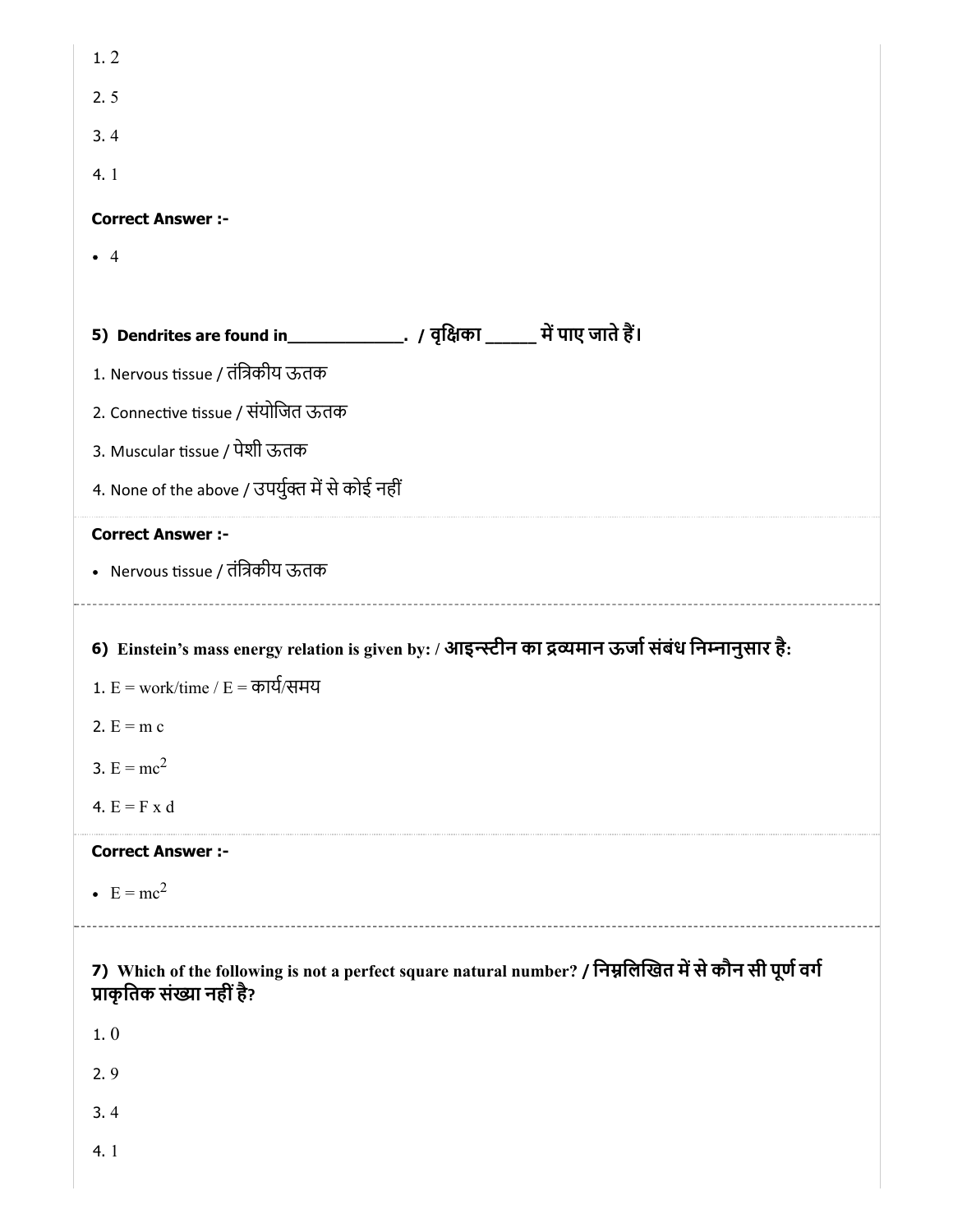| <b>Correct Answer :-</b>                                                                                                                                                                        |
|-------------------------------------------------------------------------------------------------------------------------------------------------------------------------------------------------|
| $\bullet$ 0                                                                                                                                                                                     |
|                                                                                                                                                                                                 |
| 8) Which of the following is a perfect square? / निम्नलिखित में से कौन सा पूर्ण वर्ग है?                                                                                                        |
| 1.7028                                                                                                                                                                                          |
| 2.1842                                                                                                                                                                                          |
| 3.1156                                                                                                                                                                                          |
| 4.81000                                                                                                                                                                                         |
| <b>Correct Answer :-</b>                                                                                                                                                                        |
| $-1156$                                                                                                                                                                                         |
|                                                                                                                                                                                                 |
| 9) Two adjacent angles of a parallelogram are in the ratio 4:5. Then the measure of the smaller angle is:<br>/ एक समांतर चतुर्भुज के दो आसन्न कोण 4:5 के अनुपात में हैं। तब छोटे कोण का मान है: |
| 1.100°                                                                                                                                                                                          |
| 2. $70^{\circ}$                                                                                                                                                                                 |
| 3.80 $^{\circ}$                                                                                                                                                                                 |
| 4.60 $^{\circ}$                                                                                                                                                                                 |
| <b>Correct Answer :-</b>                                                                                                                                                                        |
| $80^{\circ}$                                                                                                                                                                                    |
| 10) The Seasons on the earth change because: / पृथ्वी पर ऋतु परिवर्तन होता है क्योंकि:                                                                                                          |
| 1. The distance between the earth and sun is constantly changing / पृथ्वी तथा सूर्य के मध्य की दूरी निरंतर बदलती<br>रहती है।                                                                    |
| 2. The earth's axis is tilted with respect to the plane of the orbit / पृथ्वी की धुरी समतल कक्षा के संदर्भ में नत होती<br>है।                                                                   |
| 3. The axis of rotation is perpendicular to the plane of the orbit / घूर्णन अक्ष, समतल। कक्षा के लंबवत होती है                                                                                  |
| 4. The axis of rotation of the earth is parallel to the plane of the orbit / पृथ्वी की घूर्णन अक्ष, समतल कक्षा के<br>समानांतर होती है।                                                          |
| <b>Correct Answer :-</b>                                                                                                                                                                        |

The earth's axis is tilted with respect to the plane of the orbit / पृथ्वी की धुरी समतल कक्षा के संदर्भ में नत होती

है।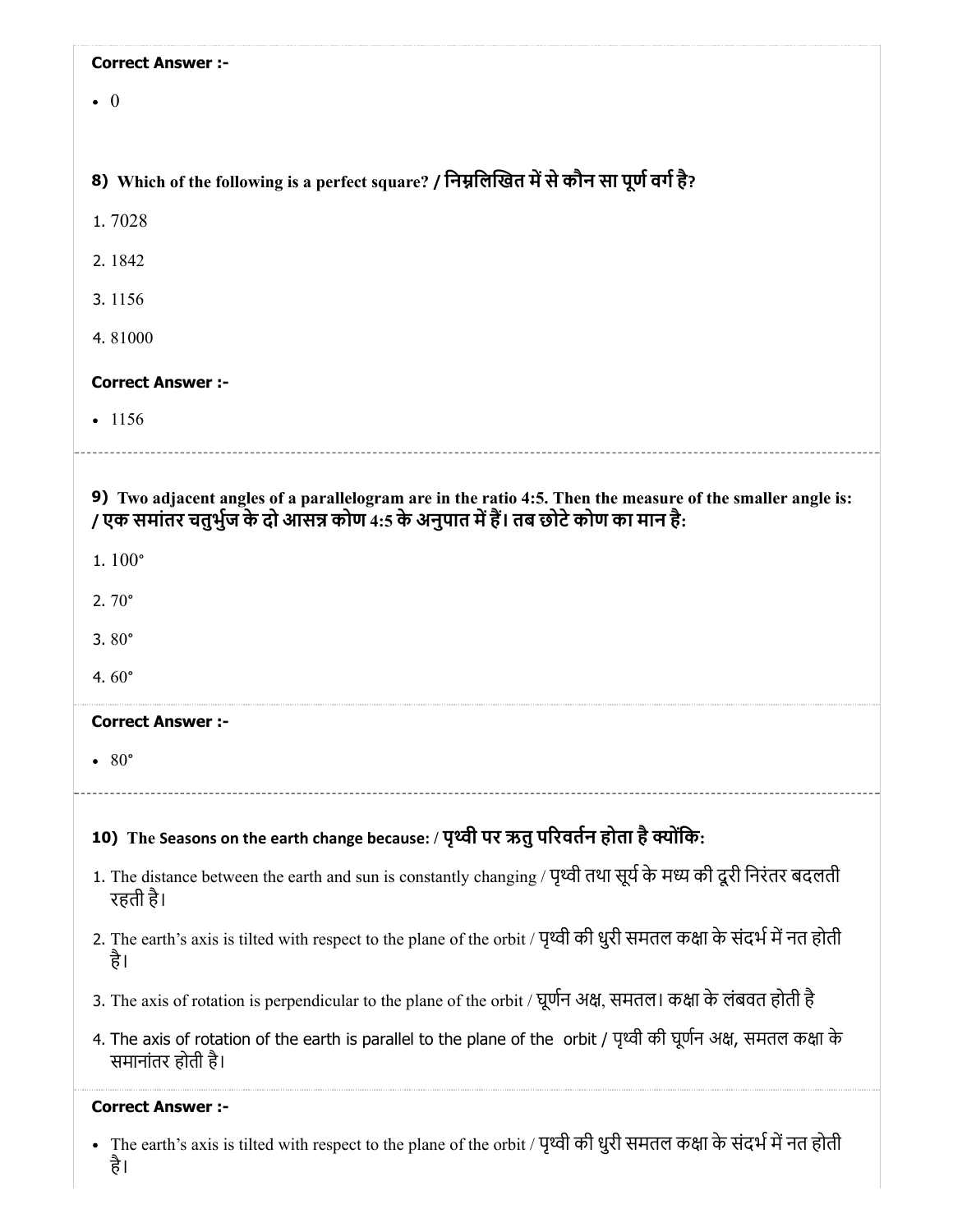|                          | तथा संलयन में अवमुक्त ऊर्जा निम्न प्रक्रिया के कारण होती है:                                                                                                                                           |
|--------------------------|--------------------------------------------------------------------------------------------------------------------------------------------------------------------------------------------------------|
|                          | 1. Conversion of chemicals into energy / रसायनों का ऊर्जा में रूपांतरण                                                                                                                                 |
|                          | 2. Conversion of momentum into energy / संवेग का ऊर्जा में रूपांतरण                                                                                                                                    |
|                          | 3. Conversion of mass into energy / द्रव्यमान का ऊर्जा में रूपांतरण                                                                                                                                    |
|                          | 4. Conversion of electric current into energy / विदुयत धारा का ऊर्जा में रूपांतरण                                                                                                                      |
| <b>Correct Answer:-</b>  |                                                                                                                                                                                                        |
|                          | • Conversion of mass into energy / द्रव्यमान का ऊर्जा में रूपांतरण                                                                                                                                     |
|                          | 12) Sum of three consecutive integers is 45. The largest of the three integers is: / तीन क्रमागत पूर्णांकों का<br>योग 45 है। तीनों पूर्णांकों में से सबसे बड़ी है:                                     |
| 1.17                     |                                                                                                                                                                                                        |
| 2.16                     |                                                                                                                                                                                                        |
| 3.15                     |                                                                                                                                                                                                        |
| 4.12                     |                                                                                                                                                                                                        |
| <b>Correct Answer :-</b> |                                                                                                                                                                                                        |
| • 16                     |                                                                                                                                                                                                        |
| संबंधित नहीं है?         | 13) Plasma is considered the fourth state of matter. Which of the following description is not<br>connected with it? / प्लाज़्मा, पदार्थ की चौथी अवस्था मानी जाती है। निम्नलिखित विवरण में से कौन इससे |
|                          | 1. It is also known as Bose Einstein condensates / यह बोस आइंस्टीन संघनक के रूप में भी जाना जाता है।                                                                                                   |
|                          | 2. Sun and stars glow because of the presence of plasma / प्लाज़्मा की उपस्थिति के कारण सूर्य तथा तारे चमकते हैं।                                                                                      |
|                          | 3. The colour shown by plasma depends on the gases which form the plasma / प्लाज़्मा द्वारा दिखाया गया रंग उन<br>गैसों पर निर्भर करता है जो प्लाज़्मा का निर्माण करती हैं।                             |
|                          | 4. It consists of highly ionised gases / इसमें अत्यधिक आयनित गैसें होती हैं।                                                                                                                           |
| <b>Correct Answer :-</b> |                                                                                                                                                                                                        |
|                          | • It is also known as Bose Einstein condensates / यह बोस आइंस्टीन संघनक के रूप में भी जाना जाता है।                                                                                                    |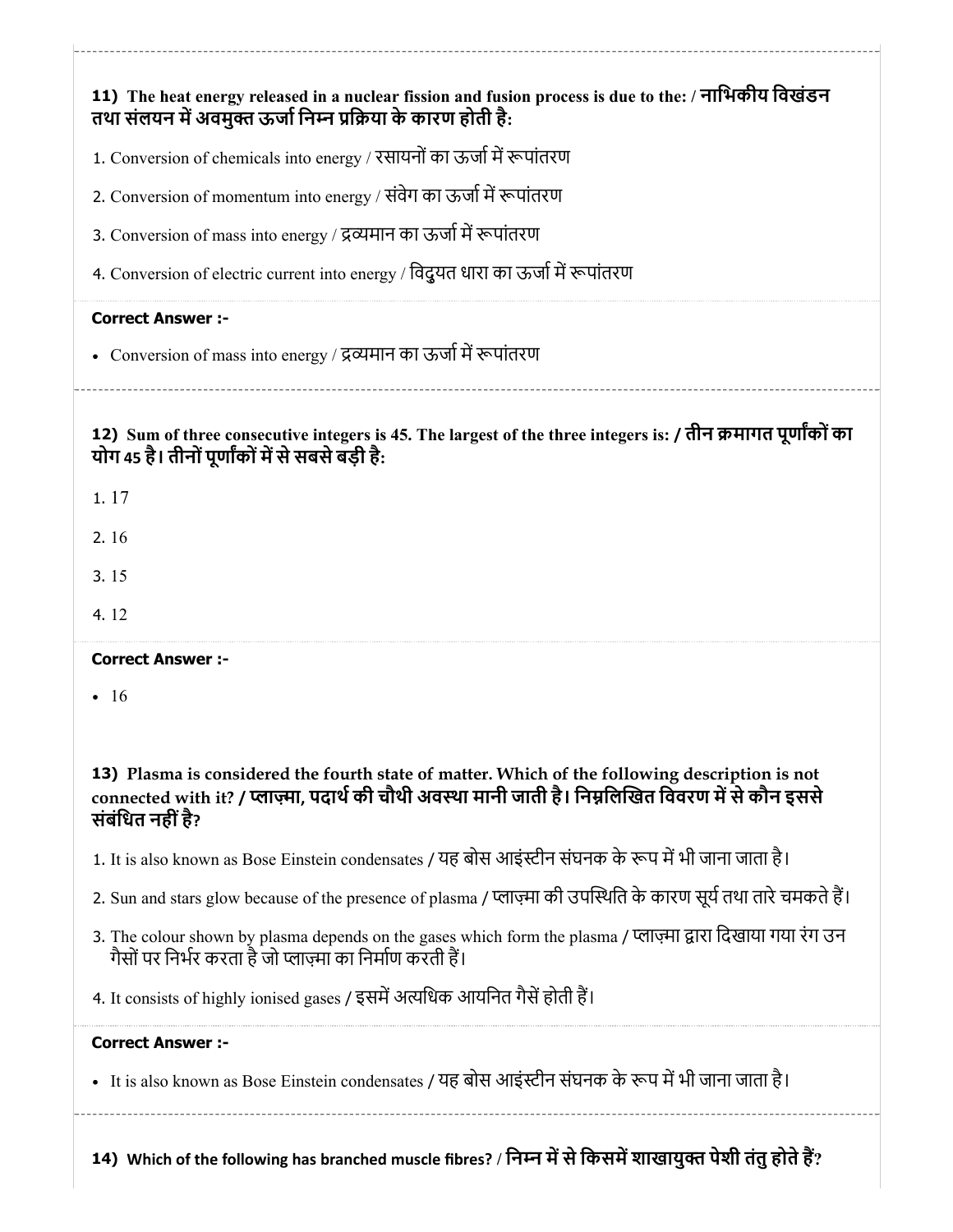- 1. Non-striated / धारी-रिहत
- 2. Cardiac / दयी
- 3. Striated / धारीदार
- 4. All of the above / उपरोक्त सभी

• Cardiac / हृदयी

# 15) Which one of the following is a renewable resource? / निम्न में से कौन सा एक नवीकरणीय स्रोत है?

- 1. Coal / कोयला
- 2. Petroleum / पेटोिलयम
- 3. Wildlife / वयजीवन
- 4. Natural gas / प्राकृतिक गैस

#### Correct Answer :-

Wildlife / वयजीवन

### 16) Name the two organelles that have their own genetic material. / उन दो कोशिकांगों के नाम बताइए, जिनमें उनकी स्वयं की आनुवंशिक सामग्री होती है।

- 1. Mitochondria and plastids / माइटोकॉन्ड्रिया एवं लवक
- 2. Ribosome and Golgi bodies / राइबोसोम एवं गॉजी काय
- 3. Dictyosome and endoplasmic reticulum / जालिकाय तथा अंतर्द्रव्यी जालिका
- 4. DNA and RNA / डीएनए एवं आरएनए

#### Correct Answer :-

• Mitochondria and plastids / माइटोकॉन्ड्रिया एवं लवक

# 17) Petroleum is commonly known as: / पेट्रोलियम को सामान्यत**ः इस नाम से जाना जाता है**:

- 1. Green gold / हरत वण
- 2. Yellow gold / पीला वण
- 3. Black gold / काला वण
- 4. White gold / वेत वण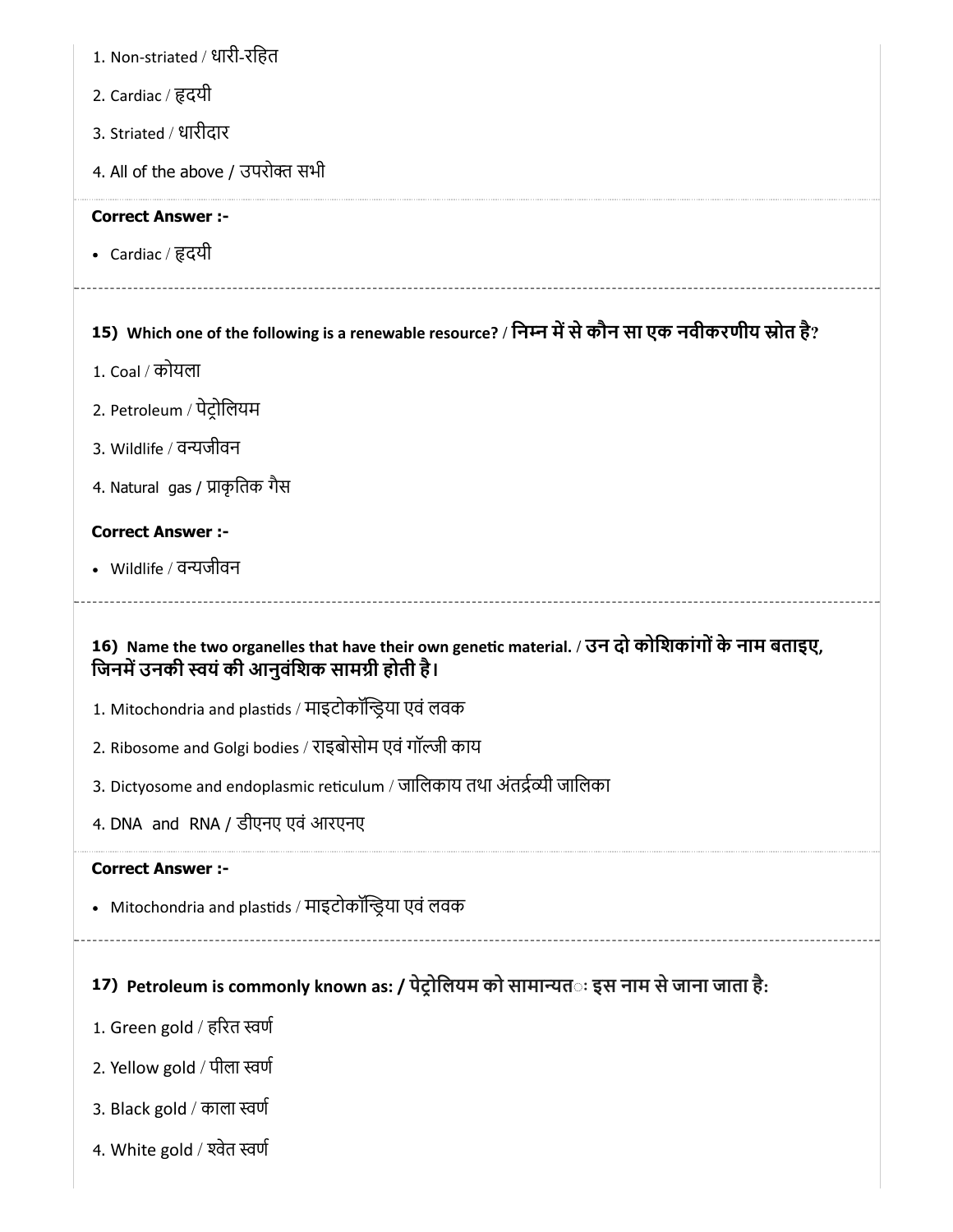• Black gold / काला स्वर्ण

#### 18) Name the organelle that release energy from the food. / उस कोिशकांग का नाम बताइए, जो भोजन से ऊर्जा मुक्त करता है।

| 1. Nucleus / नाभिक |  |
|--------------------|--|
|                    |  |
|                    |  |

- 2. Hormone / हामन
- 3. Enzyme / एंज़ाइम
- 4. Mitochondria / माइटोकॉया

#### Correct Answer :-

Mitochondria / माइटोकॉया

#### 19) In which one of the following metamorphosis does not take place? / निम्न में से कौन एक कायांतरण नहींहोता है?

- 1. Man / मानव
- 2. Frog / मढक
- 3. Starfish / तारामीन
- 4. Dragon fly / व्याधपतंग (ड्रेगन फ्लाई)

#### Correct Answer :-

Man / मानव

20) The diagonals AC and BD of a rectangle ABCD meet at 'O'. If ∠AOD =  $62^{\circ}$ , then ∠OBC = \_\_\_\_\_\_\_\_. / एक आयत ABCD के विकर्ण AC और BD, 'O' पर मिलते हैं। यदि ∠AOD = 62° है तो ∠OBC = \_\_\_\_\_\_ 1. 78° 2. 47° 3. 59° 4. 64° Correct Answer :-

 $\bullet$  59 $\degree$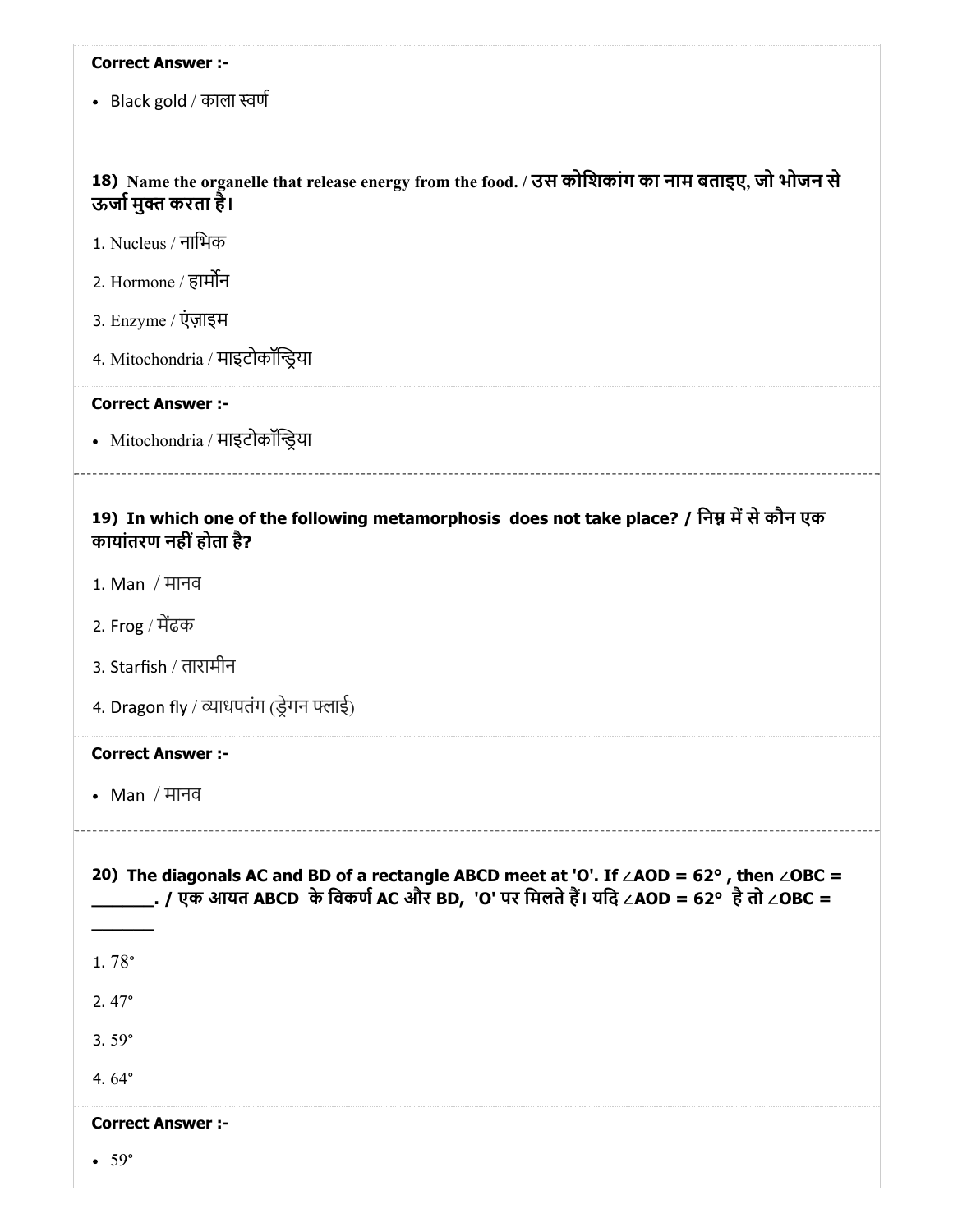# 21) During the development of a thunderstorm, air currents move / आंधी के बढ़ाव के दौरान, वायु धारा चलती है: 1. upward / ऊमुखी 2. horizontally / ैितज 3. both upward and downward / दोनोंऊमुखी तथा अधोमुखी 4. downward / अधोमुखी Correct Answer :-

upward / ऊमुखी

# 22) Simplify:  $(x + 3)^2 - (x - 1)^2 / (x + 3)^2 - (x - 1)^2$  को सरल करें।

- 1.  $2x^2 + 6x +8$
- 2.  $6x + 10$
- 3.  $8(x + 1)$
- 4.  $2x^2 8$

#### Correct Answer :-

•  $8(x + 1)$ 

23) A circular pit of diameter 240 m is formed near a village. The area of the affected land (in m<sup>2</sup>) is: / एक गांव के निकट 240 मीटर के व्यास का एक वृत्ताकार गड्ढा बनाया गया है। प्रभावित भूमि का क्षेत्रफल  $(m^2 \vec{r}) \hat{g}$ :

- 1.  $14400^{\pi}$
- 2.  $14000\pi$
- 3. 57600 $\pi$
- 4.  $57000\pi$

### Correct Answer :-

• 14400 $\pi$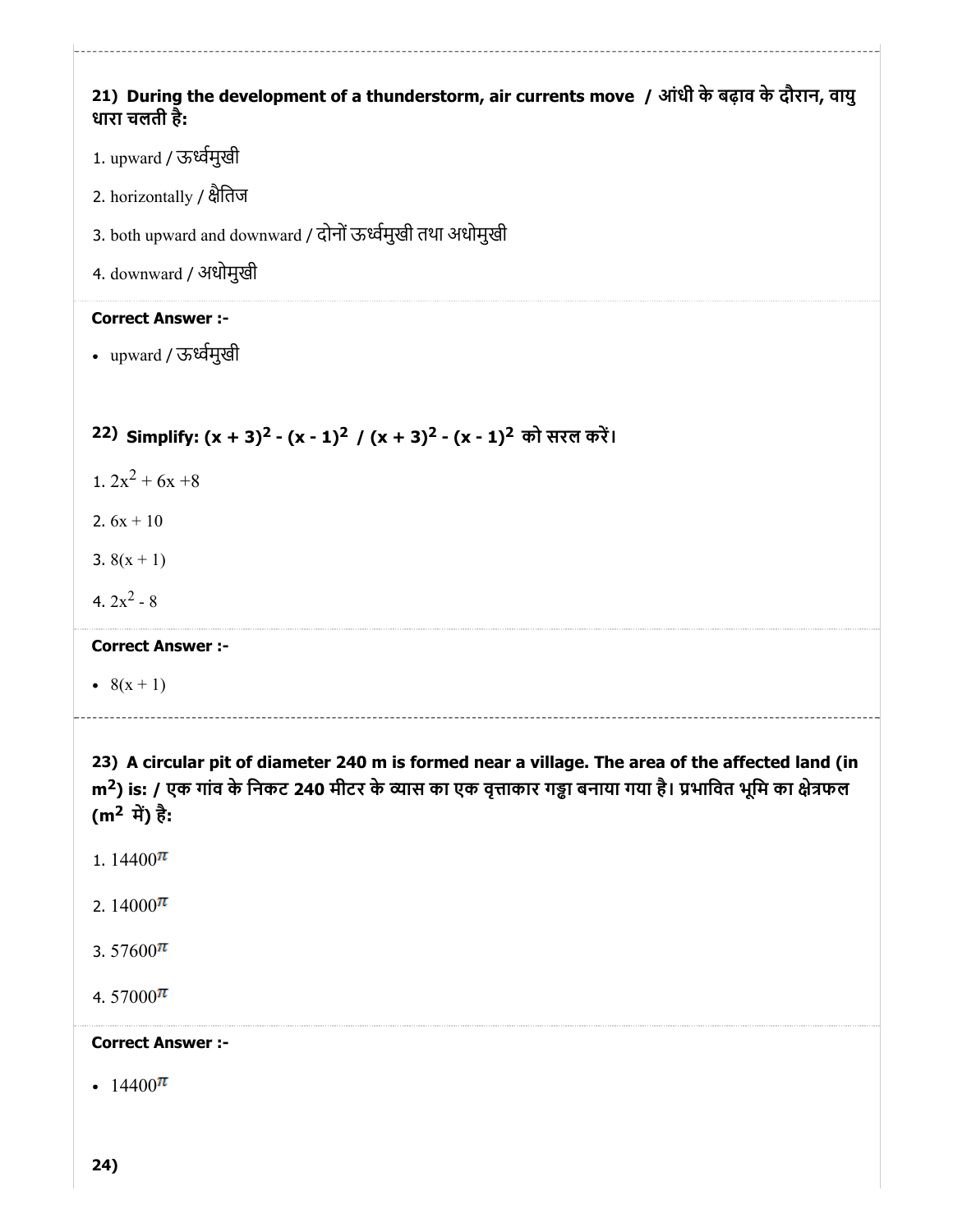If -14x<sup>2</sup> - 13x + 12 is divided by 2x + 3, then the remainder is: / यदि -14x<sup>2</sup> - 13x + 12, 2x + 3 द्वारा विभाजित होता है, तो शेषफल है: 1. 4 2. 0 3. 2 4. 1 Correct Answer :-  $\bullet$  0 25) Simplify:  $[{({2 \over 3})^2}^2]^1$  /  $[{({2 \over 3})^2}^2]^1$  को सरल कीजिए। 243 1. 32  $2.243$ 81  $3.16$ 16 4. Correct Answer :- 81  $.16$ 26) The respiratory system in man can be compared to which part of the plant? / मनुष्य में श्वसन-तंत्र की तुलना पौधे के किस भाग से की जा सकती है? 1. Stomata / रंध्र 2. Vein / िशराएं 3. Root / जड़ 4. Leaf / पती Correct Answer :- • Stomata / रंध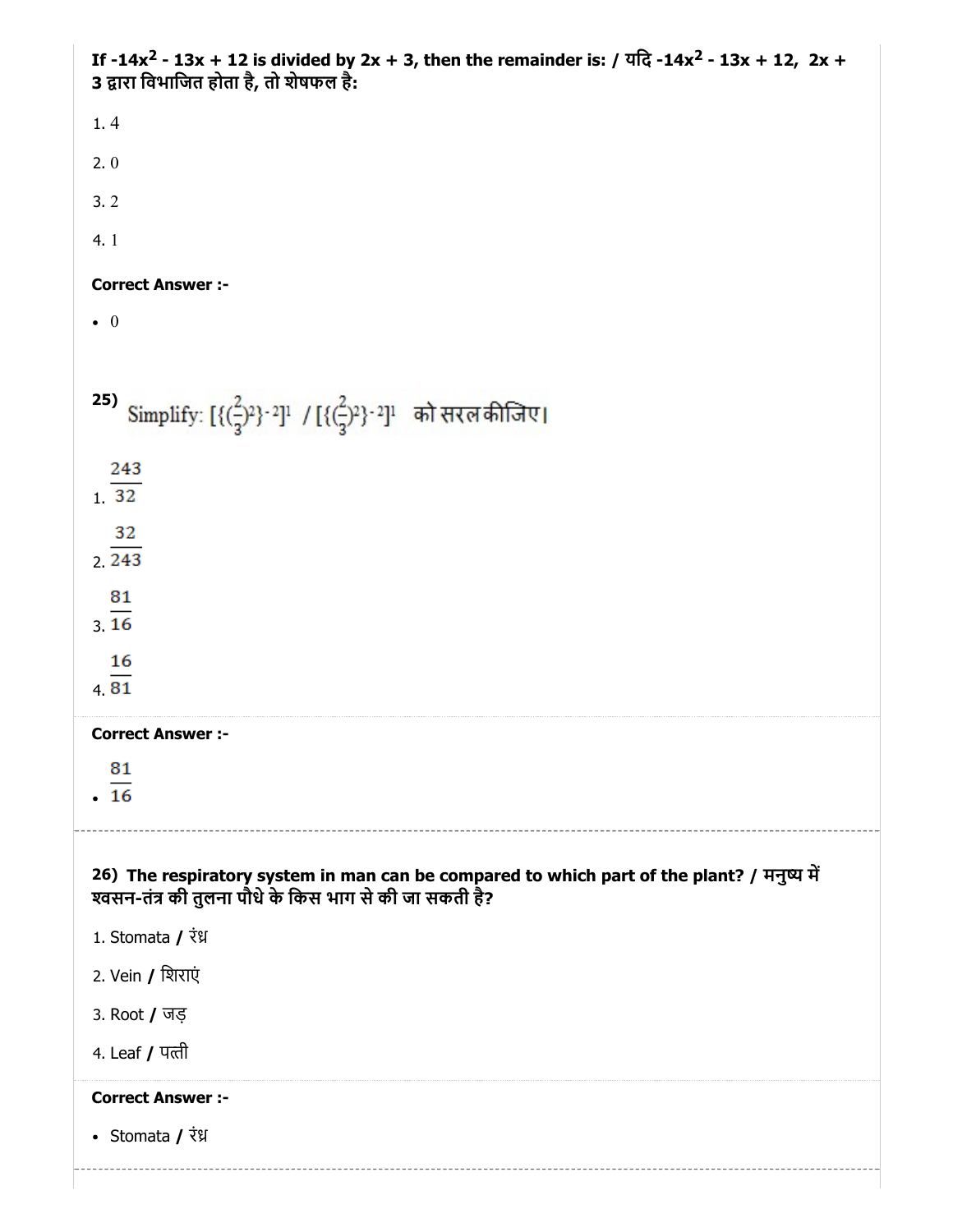27) When an inverted tumbler is placed over a burning candle, the flame extinguishes after some time. This is due to unavailability of: / एक जलती हुई मोमबत्ती के ऊपर जब एक उल्टे गिलास को रखा जाता है, तो कुछ समय बाद ज्वाला बुझ जाती है। यह इसकी अनुपलब्धता के कारण होता है:

- 1. Carbon dioxide / कार्बन डाइऑक्साइड
- 2. Nitrogen / नाइटोजन
- 3. Oxygen / ऑक्सीजन
- 4. Water vapour / जल वा

#### Correct Answer :-

• Oxygen / ऑक्सीजन

28) The difference between the compound interest and simple interest on Rs. 1800 at 10% per annum for 2 years is: / 2 वर्ष के लिए 10% प्रतिवर्ष पर 1800 रुपये के चक्रवृद्धि ब्याज और साधारण **व्याज का अंतर है**:

- 1. Rs. 24 / 24 रुपये
- 2. Rs. 16 / 16 पये
- 3. Rs. 30 / 30 पये
- 4. Rs. 18 / 18 पये

#### Correct Answer :-

• Rs. 18 / 18 रुपये

29) The difference between two selling prices of a shirt at profits of 4% and 5% is Rs. 15, then the cost price of the shirt is: / एक कमीज़ के 4% और 5% के लाभों पर प्राप्त दोनों विक्रय मूल्यों का अंतर 15 रुपये हैं। तब उस कमीज़ का क्रय मूल्य है:

- 1. Rs. 950 / 950 पये
- 2. Rs. 1500 / 1500 पये
- 3. Rs. 1200 / 1200 रुपये
- 4. Rs. 1300 / 1300 पये

#### Correct Answer :-

• Rs. 1500 / 1500 रुपये